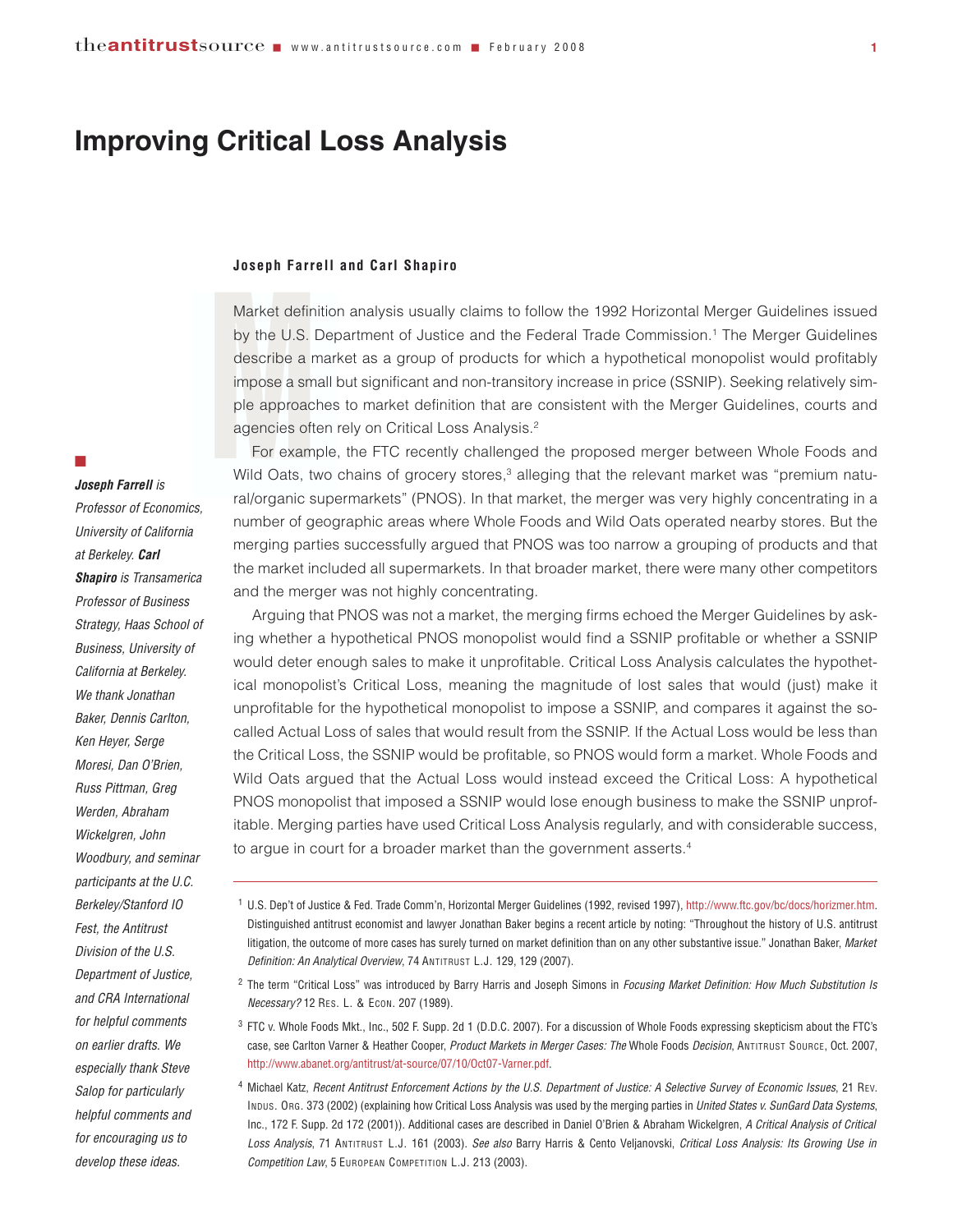Estimating a hypothetical monopolist's Actual Loss is difficult, so that a substantial range of estimates could seem plausible. Incentives in litigation may push parties toward exploiting that range. Thus, it is highly desirable, if possible, to anchor estimates of Actual Loss and to facilitate reality checks based on actual premerger conduct. When it comes to demand responsiveness, economics suggests that it is particularly helpful to examine firms' own premerger pricing conduct. As discussed below, some economists have explored how to exploit such evidence, but others have suggested that premerger pricing is sufficiently remote from the hypothetical monopolist question that these reality checks are unhelpful. In this article we explore more deeply how some of the complexities of premerger pricing might be thought to undermine the link with the demand elasticity faced by the hypothetical monopolist. We find that premerger pricing, together with estimates of diversion ratios, can be highly informative about a hypothetical monopolist's incentives.

We can thus offer two powerful new tests to determine, using Critical Loss Analysis, whether a candidate group of products contains enough substitutes to form a market.<sup>5</sup> These tests extract information from the gold standard for evidence about competitive conditions in antitrust cases:

# *Merging parties have*

*used Critical Loss*

*Analysis regularly,* 

*and with considerable*

*success, to argue in*

*court for a broader*

*market than the* 

*government asserts.*

**1. A Short Refresher Course in Critical Loss Analysis**

Suppose that a group of products, such as PNOS, is proposed as a candidate market. How would one know, following the Merger Guidelines, whether a hypothetical monopolist would find it profitable to impose a SSNIP? Simple economics tells us that the answer is, "It would be profitable if demand is not too elastic." But that answer alone is not very helpful.

firms' decisions actually made in the normal course of business.

Critical Loss Analysis contributes by asking quantitatively just *how* elastic demand must not be, for the candidate market to be an antitrust market. This part of the analysis yields a number for the Critical Loss. It is often described as "just arithmetic," although, as we shall see, that is a simplification. The meat of the analysis then involves estimating the Actual Loss—by no means a simple task. We may have no recent experience with a monopolist over just that group of products, and typically no business plans will exist for such a hypothetical monopoly. On the consumer side, while marketing studies in the ordinary course of business may well ask customers, "If product X were unavailable, or more expensive, what would you buy instead?" they seldom ask, "If products X, Y, and Z were unavailable, or more expensive, what would you buy?"6

In practice, Critical Loss Analysis typically assumes that the products are symmetric in price and cost, and studies only a uniform SSNIP imposed on all products.<sup>7</sup> The assumption of product symmetry will, of course, seldom be correct, and a hypothetical monopolist might well want to raise some prices much more than others. In our companion paper we develop an alternative technique that is better suited to analyzing product asymmetries or non-uniform price increases.<sup>8</sup>

<sup>7</sup> The asymmetric case can be analyzed, with additional complexity. *See, e.g.*, Serge X. Moresi, Steven C. Salop & John R. Woodbury, *Implementing the Hypothetical Monopolist SSNIP Test with Multi-Product Firms*, ANTITRUST SOURCE, Feb. 2008, [http://www.abanet.org/](http://www.abanet.org/antitrust/at-source/08/02/Feb08-Moresi.pdf) [antitrust/at-source/08/02/Feb08-Moresi.pdf.](http://www.abanet.org/antitrust/at-source/08/02/Feb08-Moresi.pdf)

<sup>8</sup> Joseph Farrell & Carl Shapiro, Cannibalization, Pass-Through, and Market Definition, uses a different technique and provides additional tests for market definition, also following the Guidelines, that allow for asymmetry among the products in the candidate market. This paper will be available at author Carl Shapiro's Web site, [http://faculty.haas.berkeley.edu/shapiro/.](http://faculty.haas.berkeley.edu/shapiro/)

<sup>&</sup>lt;sup>5</sup> In this article we follow the Merger Guidelines methodology largely without question. In an ongoing work, Mergers with Unilateral Effects: A Simpler and More Accurate Alternative to Market Definition, we criticize the market definition approach and offer an alternative in cases involving unilateral effects. This paper will be available at [http://faculty.haas.berkeley.edu/shapiro.](http://faculty.haas.berkeley.edu/shapiro)

<sup>6</sup> Indeed, Harris and Veljanovski suggest that estimation of Actual Loss is apt to be too difficult, so that one should instead only gauge the plausibility of its being below the calculated Critical Loss. *See* Harris & Veljanovski, *supra* note 4, at 215.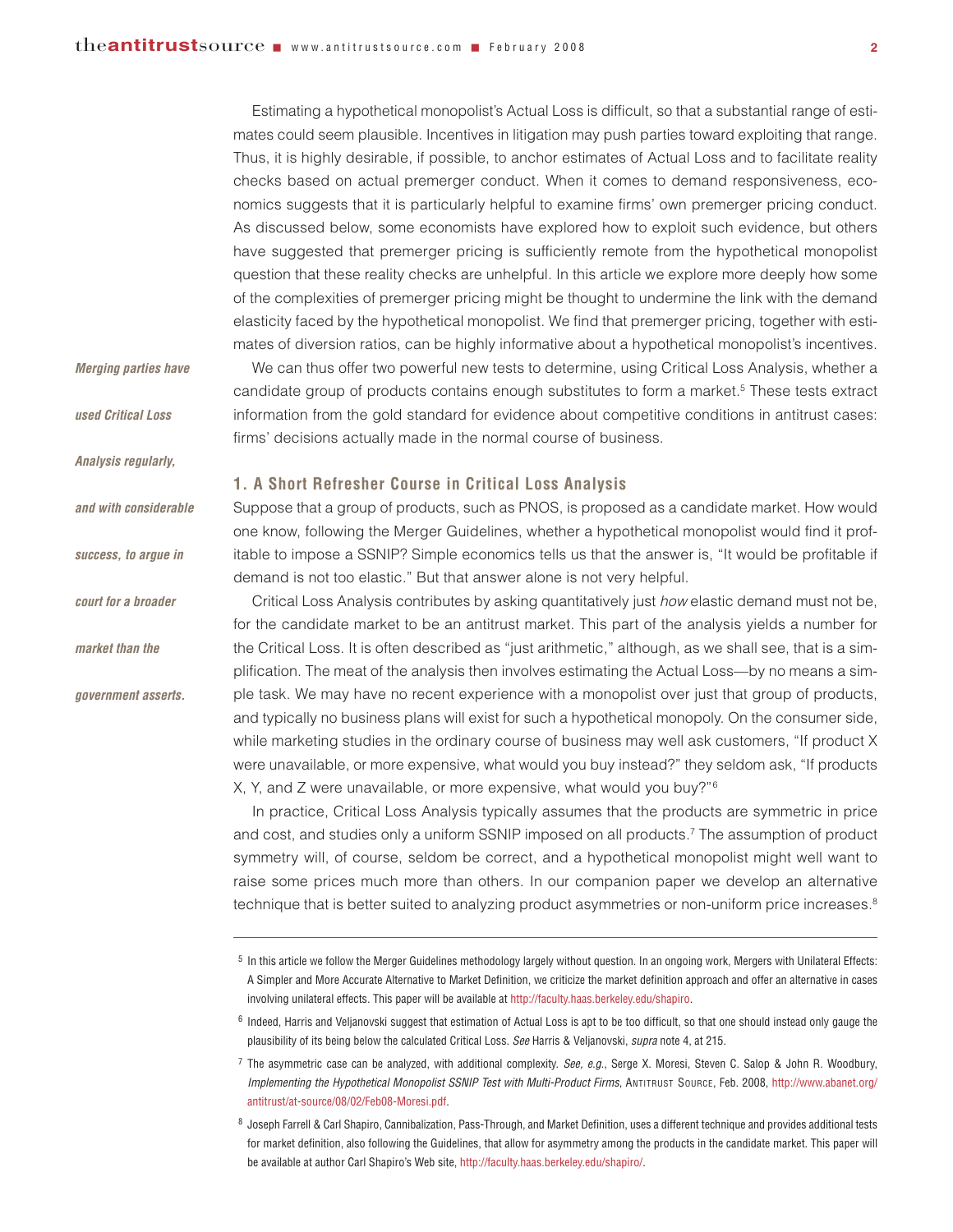Here we adopt the conventional simplification of symmetric products and a uniform SSNIP. We also make the standard assumption in Critical Loss Analysis that the hypothetical monopolist produces at constant marginal cost.

Let the premerger price be *p*, and the constant marginal cost be *c*, so the premerger gross margin is  $m = (p - c)/p$ . Let the size of the SSNIP (as a percentage of premerger price) be *s*; following the Guidelines, we often illustrate with a 5 percent SSNIP, so *s* = .05 (that is, 5%). Let the premerger unit sales in the candidate market be *X*.

*A. Critical Loss Arithmetic and Demand Sensitivity to Price Increase.* Critical Loss analysis begins by calculating the Critical Loss, i.e., the (proportional) loss of sales that would just make a SSNIP unprofitable. In this calculation, the hypothetical monopolist's profit function is normally simplified to include only the direct, immediate, and quantifiable costs and revenues, marginal cost is simplified to be constant, and the SSNIP is simplified to be uniform. Using this simple proxy, the Critical Loss measured as a fraction of the hypothetical monopolist's premerger sales is given by *s*/(*m* + *s*).9 For example, with a margin of 45 percent and a SSNIP of 5 percent, the Critical Loss is  $5/(45 + 5) = 1/10$ , or 10 percent. The SSNIP will be profitable if and only if the actual loss of sales, as a fraction of premerger sales, is less than the Critical Loss.

This calculation asks: "Would a hypothetical monopolist find a SSNIP more or less profitable than the status quo?" This "break-even" version of the hypothetical monopolist's pricing incentives fits naturally with the separation of Critical Loss and Actual Loss calculations, and the approach has been accepted by a number of courts, including the *Whole Foods* court, so we pursue it here through Section 5 below. The Merger Guidelines actually ask the related but distinct question: "Is the hypothetical monopolist's profit-maximizing price at least a SSNIP above the status-quo level?"10 Section 6 discusses the relationship between the breakeven and profit-maximizing approaches, and shows in the case of linear demand how to modify our analysis to handle the profit-maximizing approach.

*B. Estimating Actual Loss: The Role of Premerger Margins.* The second step in Critical Loss analysis is to estimate the number of lost sales, *Z*, or equivalently the fraction of premerger sales,  $Z/X$ , that will be lost due to a SSNIP. We define the Actual Loss as this fraction:  $L = Z/X$ .<sup>11</sup> Estimating the Actual Loss requires evidence about buyer substitution patterns. The controversy over Critical Loss Analysis concerns where to look for such evidence—specifically, how much can be inferred from premerger margins.

<sup>&</sup>lt;sup>9</sup> All technical derivations are in the Appendix.

 $10$  Section 1.0 of the Merger Guidelines defines a market as "a product or group of products and a geographic area in which it is produced or sold such that a hypothetical *profit-maximizing* firm, not subject to price regulation, that was the only present and future producer or seller of those products in that area likely would impose at least a 'small but significant and nontransitory' increase in price, assuming the terms of sale of all other products are held constant. A relevant market is a group of products and a geographic area that is no bigger than necessary to satisfy this test." (Emphasis added.) Section 1.11 states that "In performing successive iterations of the price increase test, the hypothetical monopolist will be assumed to pursue *maximum* profits in deciding whether to raise the prices of any or all of the additional products under its control." (emphasis added) One economist actively involved in the development of the Merger Guidelines reports that profit maximization was intended even in the 1982 Guidelines and that the 1984 revision included a revision "in an attempt to make [this] clear." Gregory J. Werden, *The 1982 Merger Guidelines and the Ascent of the Hypothetical Monopolist Paradigm*, 71 ANTITRUST L.J. 253, 258 (2003).

<sup>11</sup> Confusingly, the term "Actual Loss" means the *predicted* loss that would result from a *hypothetical* monopolist's SSNIP. Unfortunately, the term has become standard.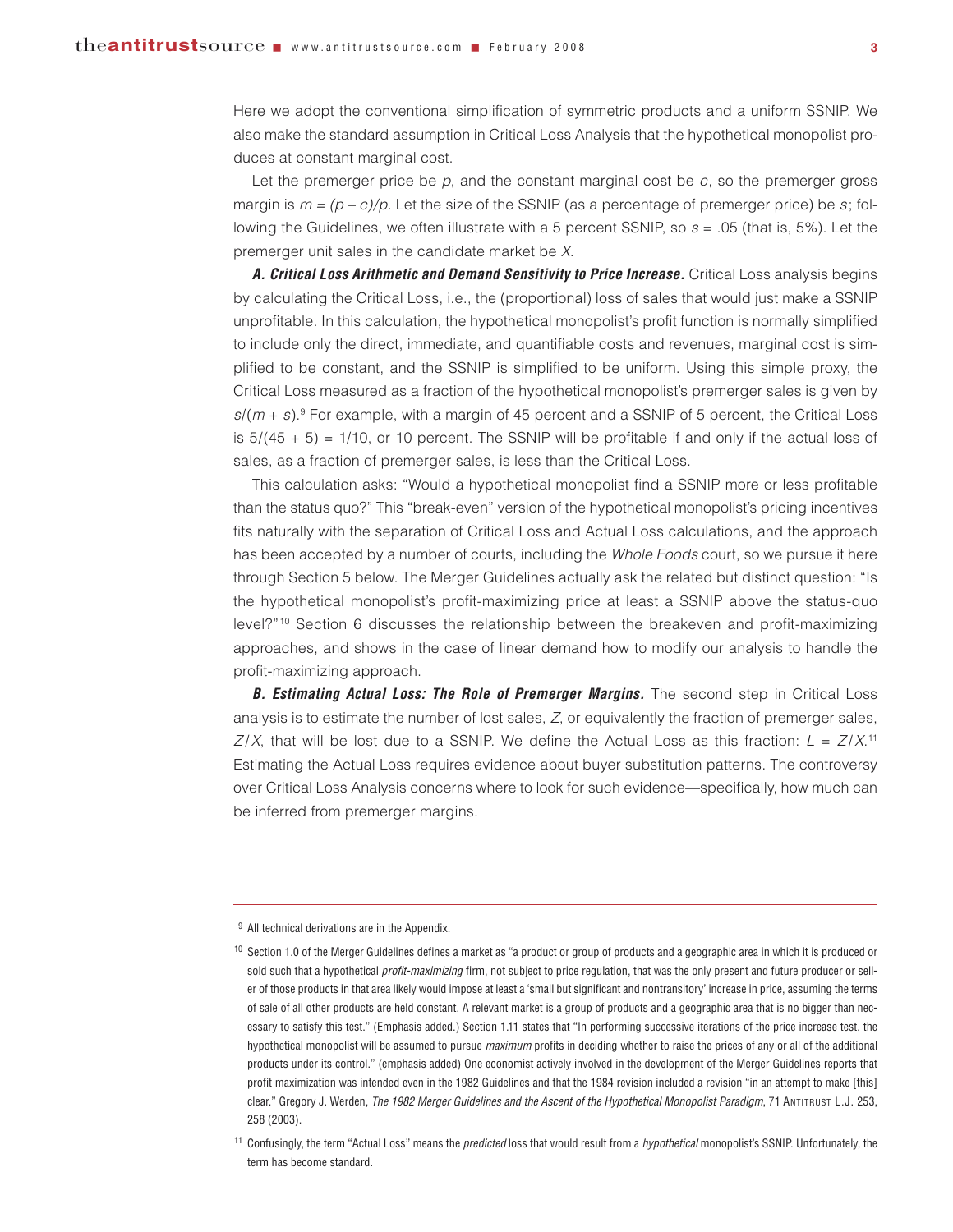*Can one use the Lerner*

*Equation to arrive at a*

*reliable estimate of* 

*monopolist's Actual*

*Loss in Critical Loss*

*Analysis?*

*the hypothetical*

Katz and Shapiro<sup>12</sup> and O'Brien and Wickelgren<sup>13</sup> have shown how to estimate Actual Loss using information about demand responsiveness based on firms' premerger pricing decisions. This is what economists call "revealed preference" information: inferences about preferences based directly on observed choices. Here, one can make inferences about demand sensitivity, as gauged by a real firm based on its premerger choice of price. In particular, if (before the merger) a firm chooses a high margin on its product, the firm evidently thinks that demand for its product is not very sensitive to price.

This idea is captured in the Lerner Equation, the textbook centerpiece of pricing economics. The Lerner equation states that, if a product is priced so as to maximize the profits from that product, then the proportional gross margin, *m*, will be the inverse of the elasticity of demand facing the product  $\epsilon$ : that is,  $\epsilon = 1/m$ .<sup>14</sup> For example, a margin of 50 percent (one-half) will be chosen when the firm faces an elasticity of two.

The Lerner Equation directly implies a prediction of the sales that would be lost by a single product if its price were to rise by a SSNIP. By the definition of elasticity, the fraction of sales lost is approximately  $\epsilon s$ ,<sup>15</sup> and by the Lerner Equation, that in turn equals  $s/m$ . With a profit-maximizing margin of 45 percent, a single product whose price rises by a 5 percent SSNIP can be expected to lose a fraction 5/45, or 11.1 percent, of its sales.

Can one use the Lerner Equation to arrive at a reliable estimate of the hypothetical monopolist's Actual Loss in Critical Loss Analysis?<sup>16</sup> In stark form, the contending positions are:

• *Stress Premerger Pricing Evidence.* If we want to know how the sales of a product, or a group of products, would respond to a price change, the best evidence normally is what the firms owning those products think, and what they do when their money is on the line. These firms know the market for their products better than any outside expert or court is likely to, and decisions taken in the normal course of business are less likely to be biased than is analysis developed in an adversarial setting. Economists generally treat revealed-preference information, i.e., direct inferences from actual choices, with special respect. Economics can fairly reliably infer a firm's beliefs about its demand elasticity from the firm's premerger behavior, specifically, the price that it chose for its product. Other information on demand responsiveness that was known to the firm should already be factored into its choice of price, and thus should be given little or no separate weight. Information on demand responsiveness that was available to the firm, but that the firm chose not to use, is probably not all that valuable, as judged by

<sup>12</sup> Michael L. Katz & Carl Shapiro, *Critical Loss: Let's Tell the Whole Story*, ANTITRUST, Spring 2003, at 49.

<sup>13</sup> O'Brien & Wickelgren, *supra* note 4.

<sup>14</sup> A modified version of the Lerner Equation applies if the price affects the firm's profits in ways not captured by the margins the firm earns on this product alone. *See infra* Section 4.

<sup>15</sup> The Appendix shows that this approximation is exact (in the way we use it) when demand is linear. Of course, demand will never be exactly linear, but for small changes in price, departures from linearity should not normally cause large errors in calculating the change in profits. We thus view the linear calculations as a reasonable first approximation, which is all that market definition seeks in any case; if it suggests a close call, then one can look for curvature or kinks, as we discuss in Section 3 below.

<sup>16</sup> This approach to Critical Loss Analysis was explored by Michael Katz and Carl Shapiro, *supra* note 12, and by Daniel O'Brien and Abraham Wickelgren, *supra* note 4. Arguments against relying on the Lerner Equation were presented by David Scheffman and Joseph Simons in *The State of Critical Loss Analysis: Let's Make Sure We Understand the Whole Story*, ANTITRUST SOURCE, Nov. 2003, [http://www.abanet.org/](http://www.abanet.org/antitrust/at-source/03/11/scheffman.pdf) [antitrust/at-source/03/11/scheffman.pdf.](http://www.abanet.org/antitrust/at-source/03/11/scheffman.pdf) For responses to Scheffman and Simons, see Michael Katz & Carl Shapiro, *Further Thoughts on Critical Loss*, ANTITRUST SOURCE, Mar. 2004, [http://www.abanet.org/antitrust/at-source/04/03/katzshapiro.pdf,](http://www.abanet.org/antitrust/at-source/04/03/katzshapiro.pdf) and Daniel O'Brien & Abraham Wickelgren, *The State of Critical Loss Analysis: Reply to Scheffman and Simons*, ANTITRUST SOURCE, Mar. 2004, [http://www.abanet.org/antitrust/at-source/04/03/obrienwickel.pdf.](http://www.abanet.org/antitrust/at-source/04/03/obrienwickel.pdf)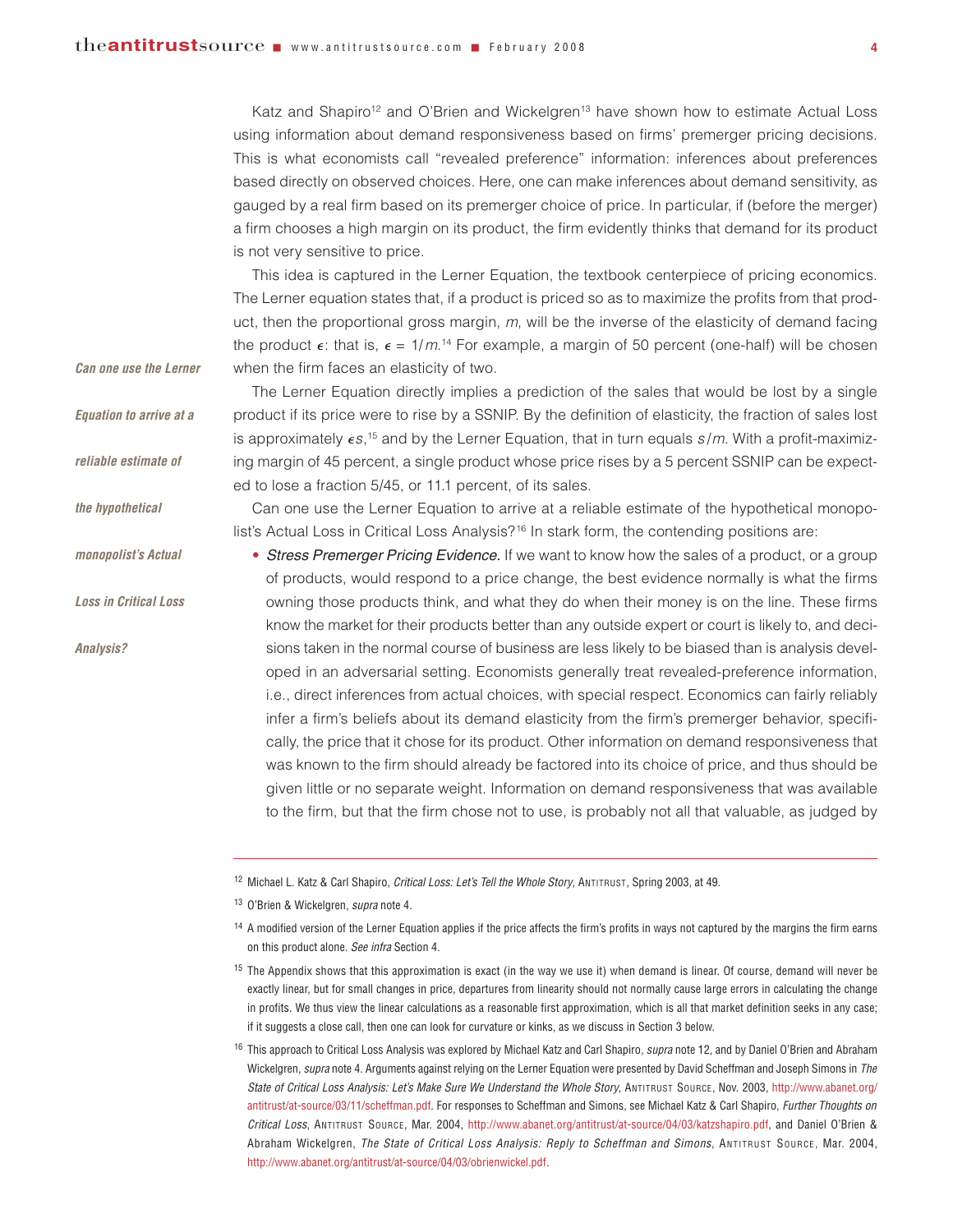the firm when it had money on the line. Thus, a good, simple way to estimate Actual Loss is to extrapolate, using economic logic, from the firms' premerger pricing choices.

• *Ignore Premerger Pricing Evidence.* The use of revealed-preference information in this context is badly flawed for several reasons. Firms do not always maximize profits. Even if they do, maximizing profits in the real world is very complex, often requiring the firm to take into account spillovers to its other (substitute or complement) products, but also involving customer loyalty, reputation, learning-curve effects, network effects, and so on. These factors are not included in any practicably implementable form of the Lerner Equation. Moreover, in an oligopoly, other firms may respond to any one firm's price changes, so a rational firm will not set its price to maximize profits taking as given its rivals' prices. Indeed, some economists have suggested that this often yields a "kink" in the demand curve facing a firm once rival responses are taken into account. Thus, in estimating the Actual Loss, it is better to give little or no weight to the firm's premerger choice of price and, instead, to seek direct evidence about demand responsiveness. Such evidence can include econometric or marketing studies and/or an intuitive evaluation of qualitative facts about what it would take for a customer to substitute away from a group of products. If the answer appears at odds with firms' premerger prices and margins, one should not be unduly puzzled or concerned.

In Sections 2 to 4 we address the concerns raised in the second bullet about the use of premerger margins to estimate the Actual Loss. To make the concept concrete, however, we begin by reviewing how premerger margins can be used in the simplest case.

*How Premerger Choices Reveal Demand Sensitivity: The Simple Case.* Katz and Shapiro, and O'Brien and Wickelgren, develop a simple test for market definition using two ingredients. The first ingredient is the premerger margin, *m*. The second is the Aggregate Diversion Ratio, *A*, which is the fraction of the sales lost by one product, when its price alone rises by a SSNIP, that go to other products in the candidate market. Equivalently, one can think of  $(1 - A)$  as the fraction of a product's demand elasticity that consists of substitution to goods *outside* the candidate market.

Thus the elasticity of demand facing the hypothetical monopolist is only a fraction (1 – *A*) of that facing any one product. This directly implies an estimate of Actual Loss of  $L = (1 - A)\epsilon s$ ; this estimate is precise if demand is linear for small price changes. So, if we can use the Lerner Equation, the Actual Loss equals  $L = (1 - A)(s/m)$ . For example, with a SSNIP of 5 percent, a margin of 45 percent, and an Aggregate Diversion Ratio of 25 percent, the Actual Loss is estimated to be 8.3 percent, while the Critical Loss is 10 percent, so the group of products would form a market. Following this logic, in the symmetric case, gives:<sup>17</sup>

*Proposition1 (Katz-Shapiro-O'Brien-Wickelgren):* If each firm owns a single product and prices to maximize its profits taking as given all other prices, and if demand for each product is linear in price for small price changes from the premerger price, then a symmetric group of products forms a market under break-even analysis if and only if

$$
A\geq \frac{s}{m+s}\;.
$$

<sup>&</sup>lt;sup>17</sup> This is the test for whether a uniform SSNIP, imposed on all the (symmetric) products in the candidate market, is more profitable than the status quo price. A different condition diagnoses whether the hypothetical monopolist would find a SSNIP imposed on just one product more profitable than the status quo. As Øystein Daljord, Lars Sørgard & Øyvind Thomassen note in *The SSNIP Test and Market Definition with the Aggregate Diversion Ratio: A Reply to Katz and Shapiro*, J. COMPETITION L. & ECON. (forthcoming 2008), this latter condition is that *A* ≥ *s* /*m*. Because this latter condition is less easily satisfied than the one in Proposition 1, Proposition 1 accurately follows the Merger Guidelines test in the symmetric case. As Daljord et al. stress, the asymmetric test follows the Merger Guidelines in asymmetric situations where an asymmetric SSNIP is more apt to be profitable than is a symmetric one.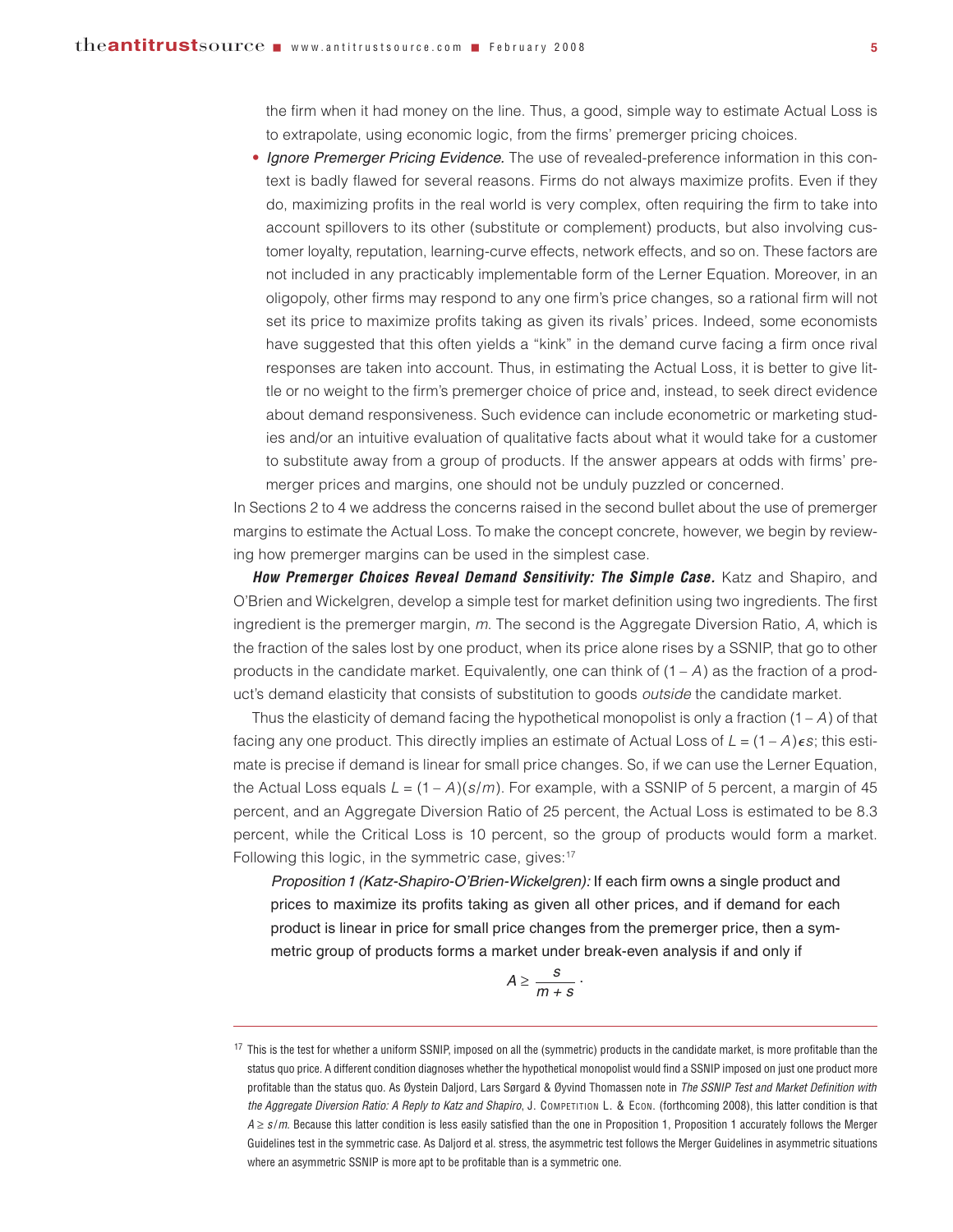We do not suggest that this revealed preference approach is the only way to estimate Actual Loss. Nor should it be ignored, however. If one had a reasonably reliable estimate of *m* and of the Aggregate Diversion Ratio *A*, one should be skeptical of a separate estimate of Actual Loss that departed much from the predicted value of  $L = (1 - A)(s/m)$ . In our numerical example, a separate estimate of Actual Loss much greater than 8.3 percent would require reconciliation with the estimate of 25 percent for the Aggregate Diversion Ratio. We discuss how to handle such conflicting evidence in Section 5 below.

Evidence on the premerger margin can come directly from measurements of the premerger price and marginal cost. While there may be some debate about the level of marginal cost, there is often good information in company documents about marginal cost (or some appropriate version of average incremental cost) and one can always perform sensitivity analysis on the level of marginal cost.

Evidence on the Aggregate Diversion Ratio may be gleaned from surveys of customer switching patterns or past customer responses to changes in prices or product availability. Econometric evidence based on demand responses to price changes also can help in measuring *A*. As usual, one must seek to avoid inadvertently measuring price responses to demand shifts. Recall that *A* is calculated on the assumption that the price of one product changes and the other prices do not.

Proposition 1 implies that a seemingly narrow group of products will often form a market according to the Guidelines. With the standard SSNIP of *s* = .05 and with a moderate margin of  $m = .45$ , a group of products forms a market if  $A \ge 0.1$ . In many intuitively defined "industries," the Aggregate Diversion Ratio would be far higher, so narrower markets may well exist within the industry. For instance, if the price of one model, or brand, of cars were to rise by a SSNIP, quite a few customers would no doubt substitute away—but we would expect that most of them would substitute away to some other car. Thus, if gross margins are about 45 percent, there would be a product market considerably narrower than "cars." For example, if 20 percent of BMW customers would substitute to Mercedes or Audi following a SSNIP by BMW, and conversely, then the hypothetical monopolist test suggests that "German luxury cars" would be a market.<sup>18</sup> Certainly this arithmetic suggests that "cars" would easily be a market, and the hypothetical monopolist methodology would not imply that pickup trucks or minivans would need to be included. Whether the relatively narrow groups of products that often emerge from the Merger Guidelines methodology are the most informative way to define a market is a deep issue beyond the scope of this paper.

The *Whole Foods* court appeared to believe that a group of products could not form a market if the Aggregate Diversion Ratio is significantly below one-half, but our analysis shows that this view is inconsistent with the Merger Guidelines if, as is normally the case, *m* substantially exceeds *s*. 19

 $18$  In this article, we focus on whether a SSNIP would be profitable (either more profitable than the status quo, or profit maximizing), not on whether the candidate market contains the closest substitutes, in order, starting from one product of one of the merging firms.

<sup>19</sup> The court stated: "In other words, when a Whole Foods enters an area that has a Wild Oats store, its sales do not overwhelmingly come from Wild Oats, but primarily from other supermarkets; the main competitive interaction is between Whole Foods and 'other' grocery retailers." FTC v. Whole Foods Mkt., Inc., 502 F. Supp. 2d 1, 20 (D.D.C. 2007). While the public information on *Whole Foods* does not appear to include an estimate of *m*, there is evidence that the margin was far larger than the size of a SSNIP. The public version of the rebuttal report of the FTC's expert Dr. Kevin Murphy indicates that even with an aggregate diversion ratio of only 0.1 to 0.2, premium/natural organic supermarkets would constitute a relevant market according to a test equivalent to Proposition 1. *See* Expert Report of Kevin M. Murphy ¶ 28, FTC v. Whole Foods Mkt., Inc., 502 F. Supp. 2d 1 (D.D.C. 2007) (Civ. No. 07-cv-01021-PLF), *available at* [http://www.ftc.gov/os/caselist/](http://www.ftc.gov/os/caselist/0710114/070823murphy.pdf) [0710114/070823murphy.pdf.](http://www.ftc.gov/os/caselist/0710114/070823murphy.pdf) SSNIP sizes of 5% and 1% were discussed earlier in his report. Using a SSNIP of 5% and an aggregate diversion ratio of 20% would, according to Proposition 1, suggest a gross margin of 20%, four times the SSNIP. Using a SSNIP of 1% and an aggregate diversion ratio of 10% would suggest a gross margin of 9%, nine times the SSNIP.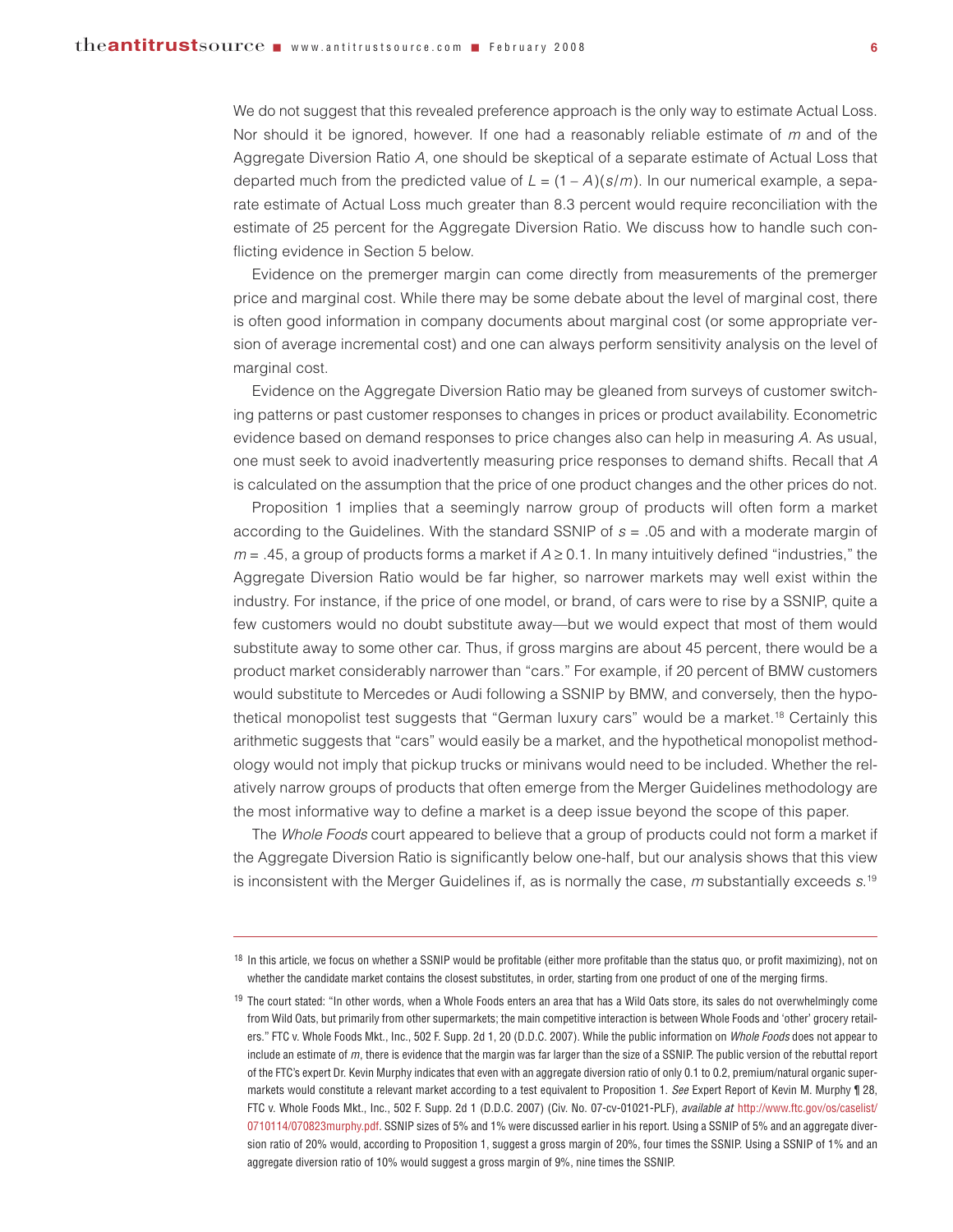But what if the assumptions behind Proposition 1 are not accurate? In Section 2 we generalize Proposition 1 to cover industries in which the premerger firms respond to one another's price changes. In Section 3 we generalize Proposition 1 to allow for the possibility that demand is not linear in price—in particular that demand becomes more sensitive to price increases as the price rises above the premerger level. In Section 4 we discuss how Critical Loss Analysis can be useful even when firms' real-world profit functions include various subtle and complex factors.<sup>20</sup>

#### **2. Accounting for Pricing Responses by Rivals**

Much quantitative merger analysis assumes in practice that each firm sets its price taking as given the other firms' prices. So far, we have followed that approach. However, this may not accurately reflect firms' actual behavior in many oligopolies in which mergers would be challenged these days. Indeed, whether a firm tracks, and responds to, other firms' price changes is often taken as an indicator of whether they compete or are in the same market.<sup>21</sup>

If premerger oligopolists are in the habit of responding to one another's price changes, then a firm that contemplates a price change will not care how its sales *would* respond if other prices were held fixed, but will seek to predict how its sales *will* respond once others react to that change as they are expected to do in the real-world oligopoly.<sup>22</sup> In general, then, revealed-preference information illuminates price sensitivity on this *residual demand curve*, not (directly) on the conventional demand curve that holds other prices fixed.<sup>23</sup>

Again, some fraction of the sales lost by any one product through its SSNIP go to other products in the candidate market, but now this fraction must be measured using the residual demand curve, i.e., accounting for the price responses of the other products. We call this the Residual Aggregate Diversion Ratio, or  $A^*$ . The Appendix proves:<sup>24</sup>

*Proposition 2:* If each firm owns a single product and prices to maximize its profits accounting for price responses by other firms in the candidate market, and if demand for each product is linear in price for small price changes starting from the premerger price, then a symmetric group of products forms a market under break-even analysis if

$$
A^*\geq \frac{s}{m+s},
$$

but may do so even if that condition fails to hold.

 $^{20}$  In a few places we combine these analyses, but that is largely left for future work: we primarily relax the simplifying assumptions one at a time.

<sup>21</sup> For example, the *Whole Foods* court noted that Whole Foods tracks prices in mainstream supermarkets. 502 F. Supp. 2d at 19.

<sup>22</sup> Economists will recognize this approach as involving "conjectural variations," as developed by A.L. Bowley in THE MATHEMATICAL GROUNDWORK OF ECONOMICS (Oxford Univ. Press 1924) and extended by Timothy Bresnahan, *Duopoly Models with Consistent Conjectures*, 71 AM. ECON. REV. 934 (1982), and Martin K. Perry, *Oligopoly and Consistent Conjectural Variations*, 13 BELL J. ECON. 197 (1982). The theory of conjectural variations has been criticized in economic theory because it does not lay out from first principles a game-theoretic model of oligopoly. This is something of a bum rap. Economic theory does not suggest that oligopolies will tend to be characterized by static Nash competition; it is just that game theorists understand that case best. But the fact is that oligopolists often do respond to rivals' price changes, so a theory that recognizes that fact has some considerable advantage over a more elegant theory that denies it. Moreover, though not easy, it is perfectly possible to analyze price responses in game-theoretically primitive form. *See, e.g.*, Eric Maskin & Jean Tirole, *A Theory of Dynamic Oligopoly II: Price Competition, Kinked Demand Curves, and Edgeworth Cycles*, 56 ECONOMETRICA 571 (1988).

<sup>23</sup> The importance of the residual demand curve for assessing market power is not new in antitrust. *See, e.g.*, Jonathan B. Baker & Timothy F. Bresnahan, *Estimating the Residual Demand Curve Facing a Single Firm*, 6 INT'L J. INDUS. ORG. 283 (1988).

<sup>24</sup> The Appendix explains the technical assumptions underlying Proposition 2. We assume that the products are "strategic complements," so when one firm raises its price it expects the others to raise their prices (or leave them unchanged). We also assume that the prices set by firms in the candidate market are not materially influenced by any responses they anticipate from firms outside the candidate market. Our results would need to be modified if this condition is not met.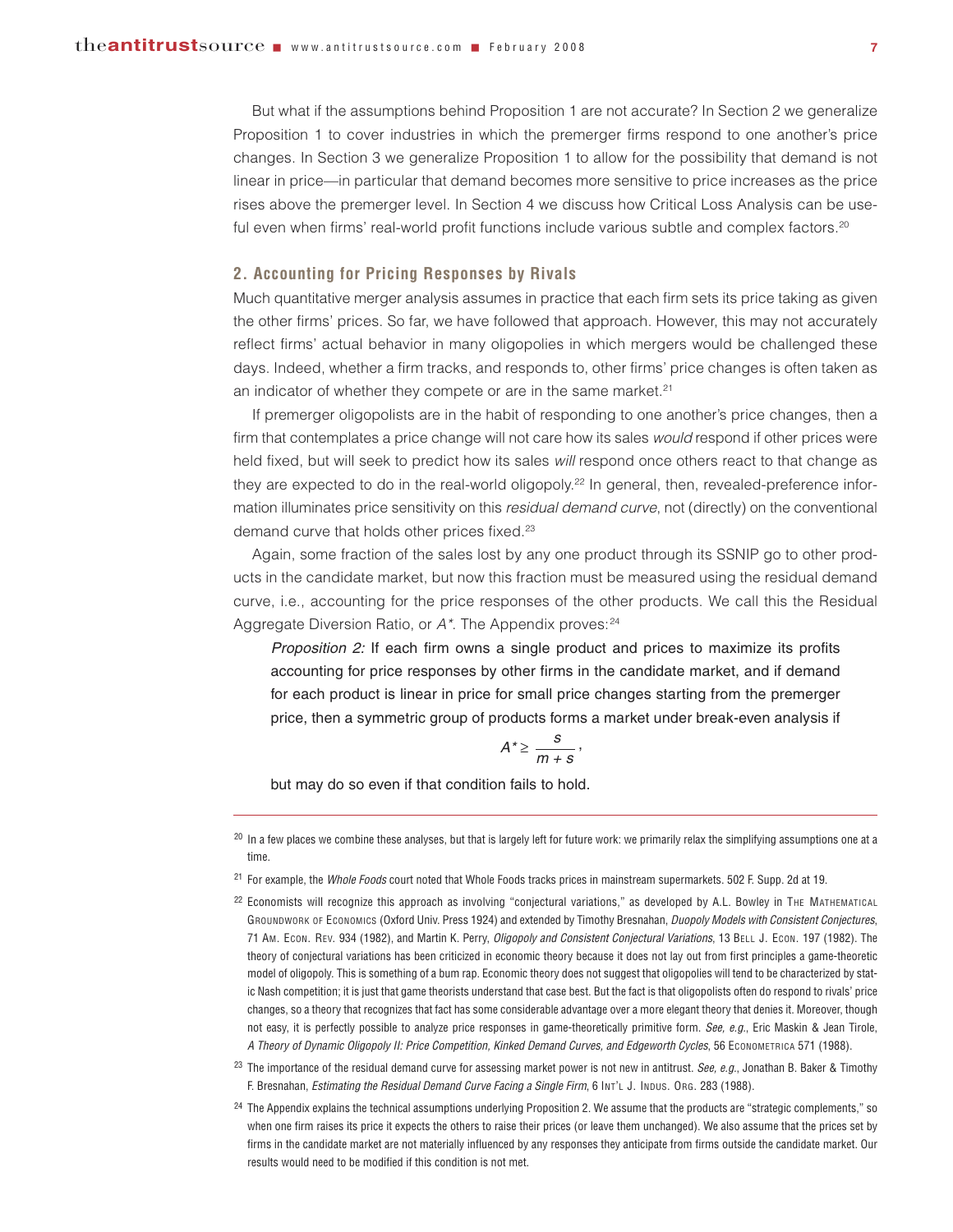In the usual case where firms expect accommodating responses, meaning that rivals at least partly match price changes, less of each firm's lost sales will remain within the candidate market than would do so if those rivals did not respond. Thus, *A\** < *A*, so using *A* and Proposition 1 could incorrectly suggest that a group of products is a market. Intuitively, if premerger firms face substantial accommodating responses, then they are not competing very strongly, so there is less of a change from that situation to that of control by the hypothetical monopolist, who therefore might find a SSNIP unprofitable.25 Proposition 2 offers a conservative check on that possibility, by giving a sufficient (but not necessary) condition using the smaller value *A\**.

The Residual Aggregate Diversion Ratio, *A\**, may be estimated from industry experience of responses to price changes. Econometrically, it would be important to ensure that those price changes are indeed initiated by the one firm, perhaps following changes in its firm-specific costs, or changes in managerial assessment of market conditions, as opposed to general price shifts prompted by industry-wide cost shocks or by shifts in demand. Evidence on *A\** could also come from documents of the merging parties, especially those analyzing the profitability of a price change by estimating the extent to which sales will *in fact* (in the premerger oligopoly) be lost to (or taken from) various rival products. For example, a merging party might have documents predicting rival pricing responses. One can estimate *A\** by combining these expected pricing responses with survey data indicating customer switching patterns in response to price changes. Furthermore, evidence regarding *A* will bear on  $A^*$ , either through the inequality  $A^* \leq A$  or to the extent that one might be able to trace through the differences between the two.<sup>26</sup>

Estimation of *A\** will often be more reliable than estimation of *L*, because *A\** is directly relevant to real-world premerger pricing decisions faced by the firms: "If we raise our price, and our rivals respond as we expect, how many customers will we lose and what alternatives will they pick?" In contrast, *L* inherently involves a hypothetical that is typically a significant, artificial departure from the real, premerger world: "If we and a collection of our rivals raise our prices in unison, how many customers will we lose?" This question is unlikely to be contemplated by suppliers in the normal course of business (unless they are engaged in price fixing or the industry dynamics involve very strong price-matching responses).

#### **3. Demand More Sensitive to Price Increases than Price Decreases**

Scheffman and Simons criticize the Katz-Shapiro/O'Brien-Wickelgren test in Proposition1 because it assumes that customers are equally sensitive to price increases and price decreases: "But the price elasticity might be significantly different for price increases than for price decreases."<sup>27</sup> We now show how Propositions 1 and 2 can be modified to address this possibility.

<sup>27</sup> Scheffman & Simons, *supra* note 16, at 6.

<sup>25</sup> The Merger Guidelines recognize that premerger coordination may not persist, so the "but-for merger" price from which the SSNIP should be measured may be lower than the premerger price. Section 1.1 in the Merger Guidelines states that "the Agency will use prevailing prices of the products of the merging firms and possible substitutes for such products, unless premerger circumstances are strongly suggestive of coordinated interaction, in which case the Agency will use a price more reflective of the competitive price." With strongly accommodating premerger behavior, it may not be appropriate under the Merger Guidelines to measure the SSNIP starting from premerger prices, and the test in Proposition 2 would need to be modified. Our approach offers a possible way to do so—using the no-reactions Aggregate Diversion Ratio—while as far as we are aware other quantitative techniques do not. If one believes that premerger pricing reflects (perhaps tacit) coordination that ought not to be taken as the but-for world, market definition might begin from a lower price, just as it ought in circumstances threatened by the *Cellophane* Fallacy.

<sup>26</sup> The relationship between *A* and *A\** depends upon the degree to which rivals match a single firm's pricing changes and the impact of those reactions on the firm's sales (as measured by diversion ratios). The proof of Proposition 2 in the Appendix derives a formula for the relationship between *A* and *A\**.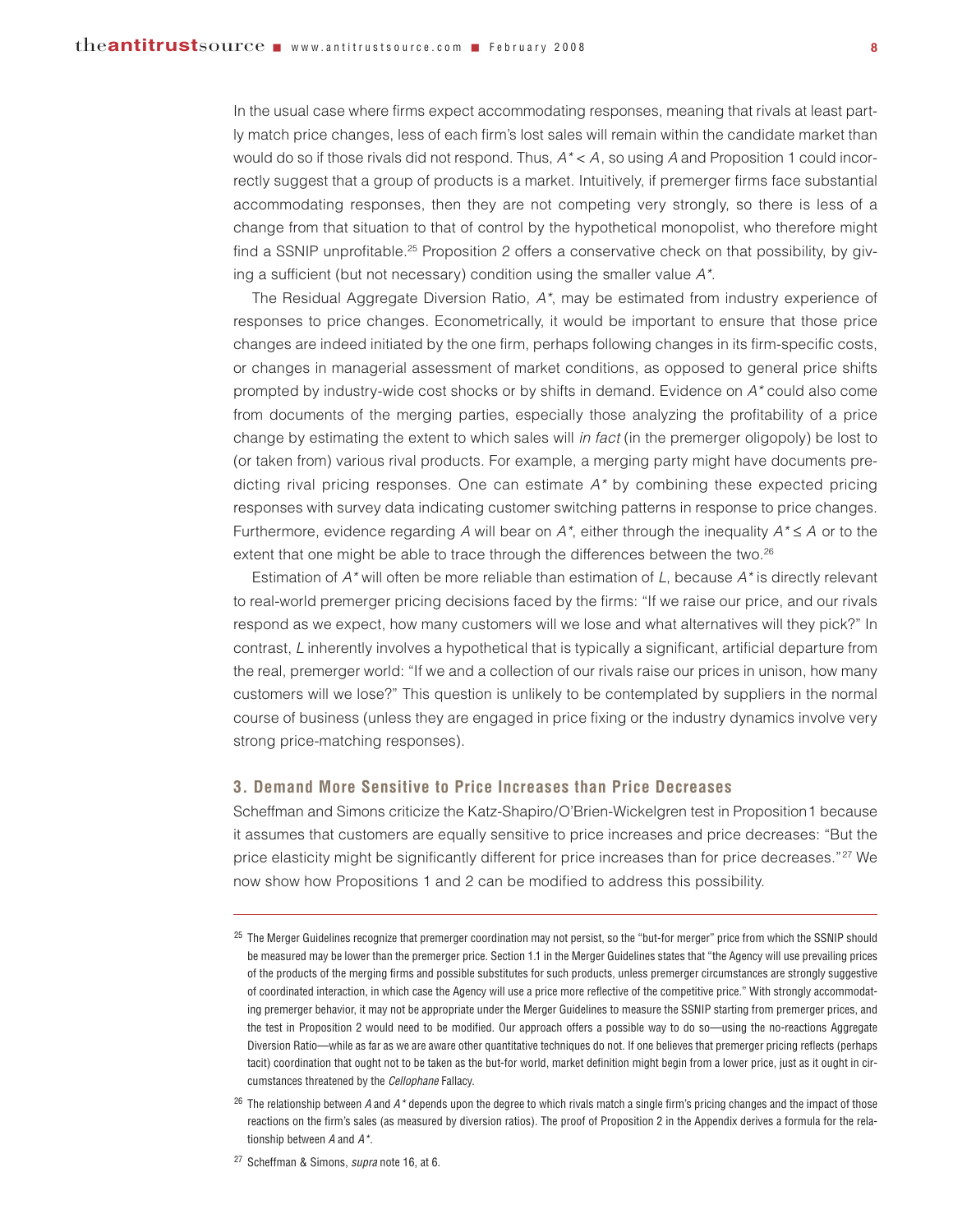which is equivalent to

Suppose that a single product loses sales in response to a price increase, accounting for responses by other firms in the candidate market, at a rate 1 + *k* times the rate at which it gains sales in response to a tiny price decrease.<sup>28</sup> With this definition, which is simply an arithmetical way to keep track of such possible asymmetry on the residual demand curve, Proposition 2 becomes:

*Proposition 3:* If each firm owns a single product and prices to maximize its profits accounting for price responses by other firms in the candidate market, a symmetric group of products forms a market under break-even analysis if and only if

$$
A^* \geq \frac{\frac{S}{m+s} + k}{1+k}
$$

 $k \leq k_{max} = \frac{m+s}{1-A^*}$ .

*Begin with a default*

*assumption that*

*demand is equally* 

*sensitive to price*

*increases and price*

*decreases . . .*

Following Katz and Shapiro,29 it seems reasonable to require a party arguing for *k* > 0 based on asymmetric customer responses to present evidence in support of this claim.

*A\** – *<sup>s</sup>*

Another possibility is that customers are equally sensitive to price increases and decreases but *rivals* have asymmetric responses. Suppose, in particular, that rivals more fully match price cuts than they do price increases: this is the "kinked demand curve" theory of oligopoly.30 The Appendix shows how such behavior can imply *k* > 0 and provides a method of calculating *k*. 31

One procedure for incorporating these issues would run as follows. Begin with a default assumption that demand is equally sensitive to price increases and price decreases:  $k = 0.32$ Under this default assumption, Proposition 2 tells us that the symmetric group of products forms a market if and only if *A\** ≥ *s*/(*m* + *s*). If reliable evidence on *A\** implies that this condition holds, there would be a presumption that these products form a market, but this presumption could be rebutted.

One way to rebut the presumption would be to produce other evidence on Actual Loss. If that other evidence suggests that  $L > s/(m + s)$ , it would conflict with the evidence suggesting that *A\** > *s*/(*m* + *s*). In Section 5 we offer some comments on how a court might weigh such conflicting evidence, but our principal point is that it should do so, and should not ignore the evidence on Actual Loss that is based on estimating *A\**.

<sup>28</sup> The Appendix gives a technical definition of *k*. If the demand curve is not literally "kinked," but only curved, then it is not necessary to specify that the tiny price change is a decrease.

<sup>30</sup> *See* Paul M. Sweezy, *Demand Under Conditions of Oligopoly*, 47 J. POL. ECON. 568 (1939). Sweezy refers to the "imagined demand curve," which we now know as the "residual demand curve." *See also* R.L. Hall & C.J. Hitch, *Price Theory and Business Behaviour*, *in* 2 OXFORD ECON. PAPERS 12 (1939).

<sup>31</sup> If a candidate market includes all of the rival products whose asymmetric responses kink the residual demand curve for any one product, then as Katz and Shapiro observe, there is no kink in the demand curve facing the hypothetical monopolist. *See* Katz & Shapiro, *Further Thoughts on Critical Loss*, *supra* note 16.

<sup>32</sup> Alternatively, one might begin with a different default assumption or presumption about *k*, based on empirical evidence not specific to the case at hand. Although we would not want to over-weight evidence consisting of economic theorists' and econometricians' conventional choices of functional forms for study, we note that while linear demand has *k* = 0, constant-elasticity and several other widely used "standard" demand systems have *k* < 0.

<sup>29</sup> *See* Katz & Shapiro, *supra* note 12.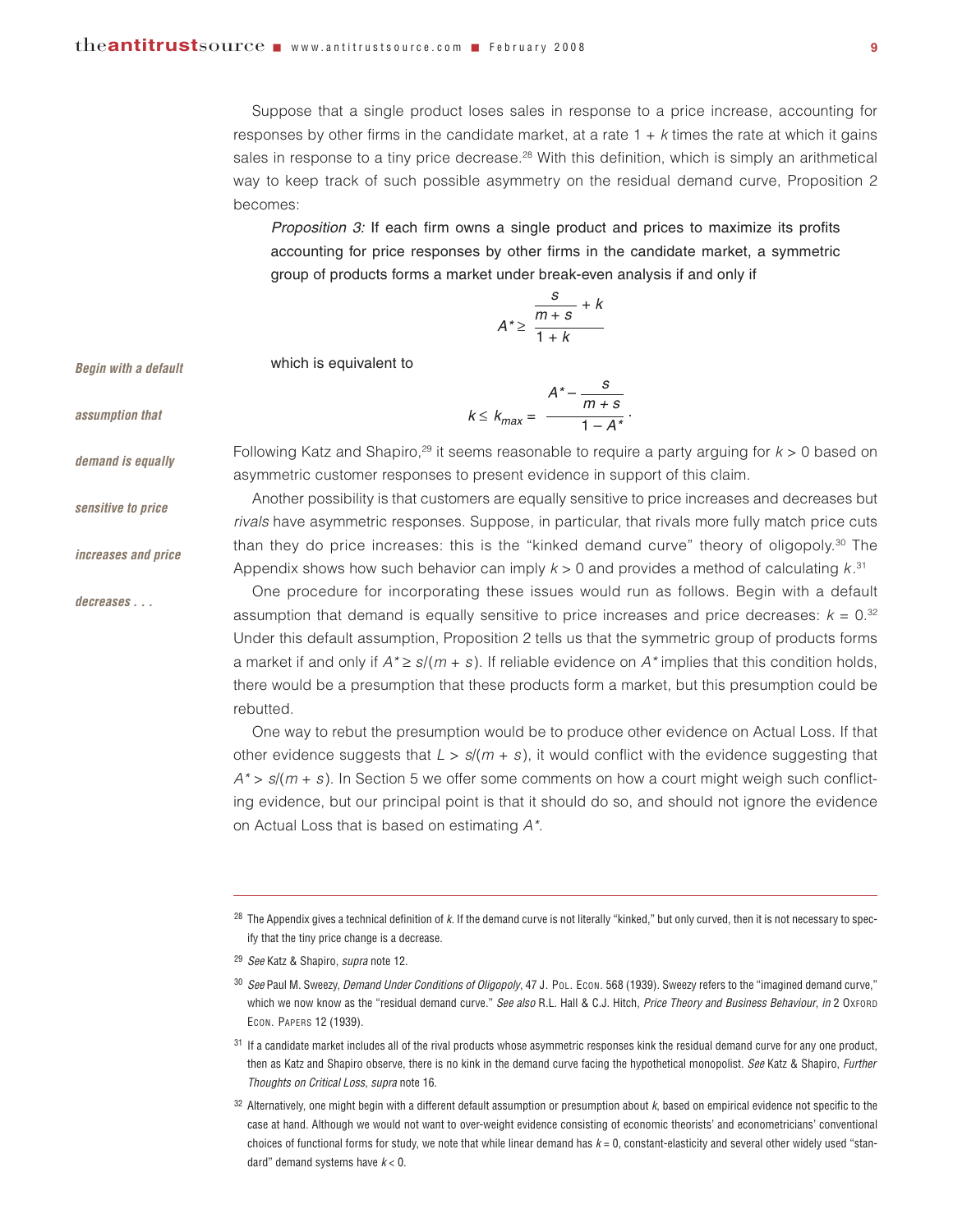Another way to rebut the presumption would be through evidence that demand is sufficiently more sensitive to price increases than to price decreases. The necessary level of asymmetry *kmax* is given by Proposition 3. One might use a sliding scale of rebuttable presumption, with more convincing evidence required for larger *kmax* . As discussed in our companion paper, evidence on the rate at which changes in costs are passed through to changes in price is relevant to *k*. 33

This approach treats evidence concerning demand response (such as company documents, customer interviews, marketing surveys, or econometric estimates of demand) quite differently than does Critical Loss analysis as it is often currently performed. In many cases, such as *Whole Foods*, an expert for the merging parties estimates Actual Loss using evidence that says little or nothing about *asymmetric* demand response, neither explicitly estimating *k* nor calculating *kmax* , but that tends to suggest that the demand facing the hypothetical monopolist is sensitive to price.<sup>34</sup> Combining such evidence with a calculation that, with fairly high margins, Critical Loss is not very large, some experts and courts have inferred that a group of products is too narrow to be a market. But this inference ignores premerger pricing information: a high demand elasticity would also suggest that firms were pricing irrationally high prior to the merger. Thus, it puts little or no weight on firms' own premerger pricing decisions, or is very willing to believe a high value of *k*, or both. The approach discussed here, in contrast, discounts evidence that would suggest high demand elasticity if it conflicts with the evidence from firms' premerger pricing decisions, unless that conflict is resolved by evidence on demand response or industry dynamics.

#### **4. Complexities in Real-World Profits**

Real-world firms often do not maximize the direct, readily quantifiable profits from any one product considered in isolation. When a firm sells competing or complementary products, it will naturally account for spillover effects on profits when setting the price of any one product. Plus, dynamic and intangible considerations, such as customer loyalty, reputation, network effects, and learning curves, commonly arise.

When such factors are significant, it matters whether or not one views the hypothetical monopolist as inheriting premerger firms' concern for those factors. If so—an assumption that might place more strain on our assumption of symmetry<sup>35</sup>—then we can extend the analysis above relatively simply. If not, then there are reasons to be pessimistic about the likely contribution of market definition to a reasonable presumption or screen concerning a merger's competitive effects.

<sup>33</sup> Farrell & Shapiro, *supra* note 8.

<sup>34</sup> Criticizing the economic expert for the merging parties, the economic expert for the FTC stated: "Economic theory makes no prediction that consumers will respond more to price increases than to price decreases, and Dr. Scheffman provides zero evidence that such asymmetric responses would be expected in this case, or any other one. All of the qualitative evidence he relies on is equally supportive of large responses to price increases and decreases, both for existing firms and for a hypothetical PNOS monopolist." *See* Rebuttal Expert Report of Kevin M. Murphy ¶ 14, FTC v. Whole Foods Mkt., Inc., 502 F. Supp. 2d 1 (D.D.C. 2007) (Civ. No. 07-cv-01021-PLF), *available at* [http://www.ftc.gov/](http://www.ftc.gov/os/caselist/0710114/070823rebutmurphy.pdf) [os/caselist/0710114/070823rebutmurphy.pdf.](http://www.ftc.gov/os/caselist/0710114/070823rebutmurphy.pdf) A different way in which direct estimates of (or claims about the magnitude of) Actual Loss sometimes fail to confront contrary evidence from revealed preference is if the direct estimate merely recites a number of ways by which demand elasticity *could* arise—ways in which customers *could* substitute—but does not reconcile this estimate with the evidence from premerger margins that those channels of substitution do not *in fact* cause high premerger elasticity.

<sup>&</sup>lt;sup>35</sup> Of course, these complexities may differ for the different firms in the market. As noted above, in practice, Critical Loss Analysis is performed by considering a uniform SSNIP applied to symmetric products. We retain the assumption of symmetry in this section and refer readers to Moresi et al. and to our companion paper, *Cannibalization, Pass-Through, and Market Definition*, for analysis of asymmetric situations. *See* Moresi, Salop & Woodbury, *supra* note 7; Farrell & Shapiro, *supra* note 8.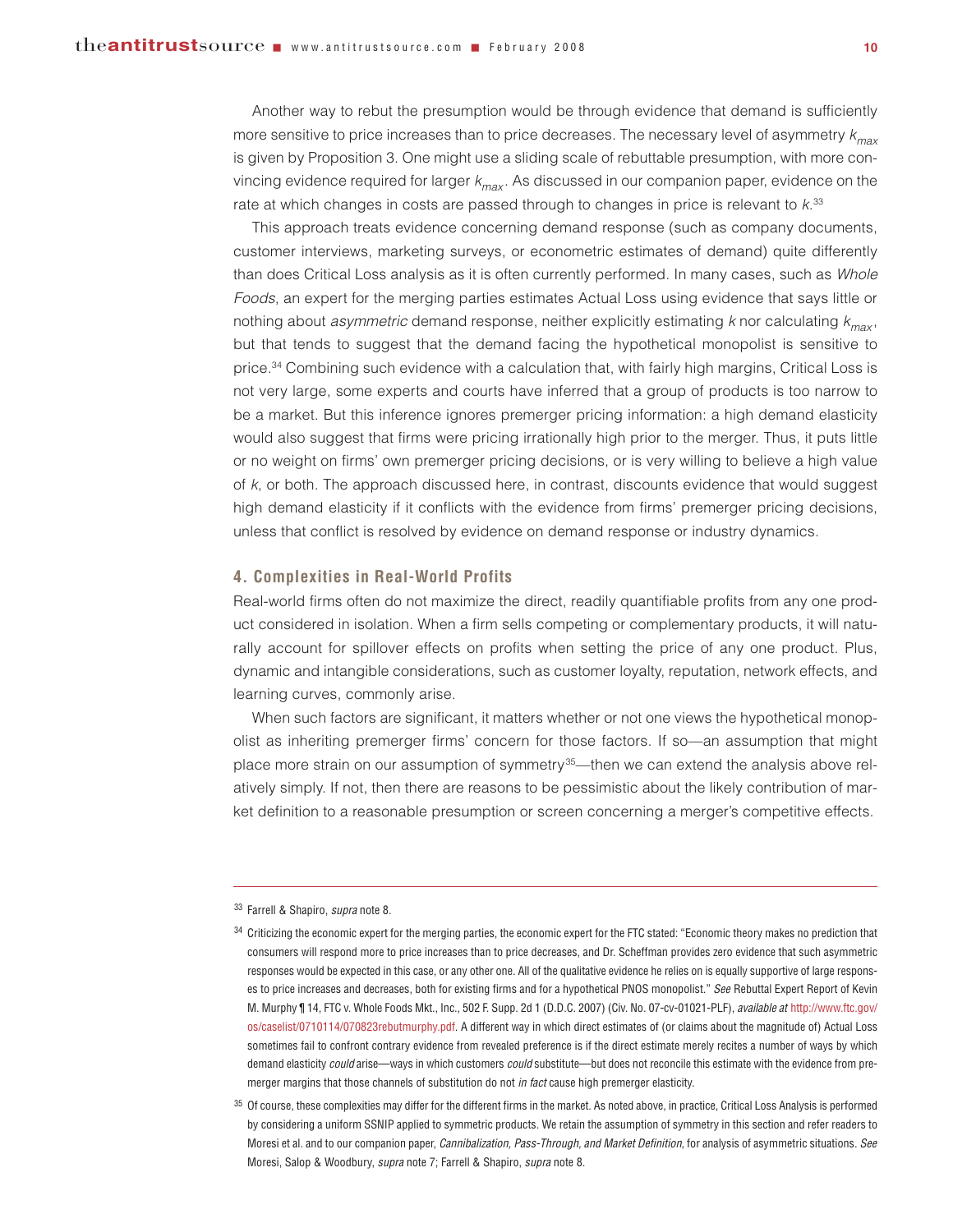Suppose that the various factors that enter into the premerger firms' profit functions are also included in the hypothetical monopolist's profit function. In the symmetric case, this seems the most useful and appropriate way to interpret the hypothetical monopolist test.<sup>36</sup> After all, the point of the test is to identify the collection of firms that would find it profitable to impose a SSNIP, so that changes in concentration among that group of firms tell one something about the likely competitive effects of the merger. Concern for customer reputation or for follow-on sales of a tangible complement applies before the proposed merger and will apply afterwards. Therefore, it seems natural to include it in any analysis intended to be informative about competitive effects.<sup>37</sup>

The calculations above did not take such factors into account, either in the simplified profit function used for the hypothetical monopolist or for the profit functions of the premerger firms. We now show how to use premerger pricing information in markets where these complexities are important.

To illustrate, suppose that the premerger firms all sell a complementary product as well as the primary product being studied. Suppose that each firm expects some profitable sales of the complement to follow each sale of the primary product. For example, in a candidate market for enterprise computers, each manufacturer may anticipate profitable follow-on sales of information technology management services to the buyers of its computers. Then a premerger firm sets the price of its primary product to maximize not simply the direct profit from sales of the primary product,  $(p - c)x$ , but rather  $(p - c)x + Bx$ , where *B* represents the anticipated follow-on benefits (profits) from selling one more unit of the primary product.<sup>38</sup> This formulation is general enough to handle a wide range of complexities, including network effects, learning-by-doing, and reputation effects, as well as multi-product firms. An outside observer may or may not be able to estimate accurately the benefit *B* in a particular case, but even when it is difficult to do so, it may at least be feasible to determine whether *B* is positive or negative. We believe that most of the intangibles that businesses typically focus on involve a positive value of *B*, so we assume here that *B* ≥ 0. That is, if anything, businesses typically like to make sales even past the point where a simple quantitative profit analysis would recommend.

Introducing additional per-unit benefits of *B* is economically equivalent to reducing the net cost of selling a unit from *c* to  $c - B$ . The true economic margin is thus  $m^* = (p - c + B)/p$  rather than  $m = (p - c)/p$ , the accounting margin. We write  $m^* = m + b$  where  $b = B/p$ . Replacing the accounting margin *m* with the economic margin *m\**, all of the analysis leading up to Propositions 1, 2, and 3 can be repeated, but now the presence of these follow-on (perhaps intangible) benefits does not undermine the Lerner equation, which takes them into account. Thus Propositions

<sup>36</sup> The Merger Guidelines do not explicitly state what factors should be included in the profit function of the hypothetical monopolist, and we are not aware of this issue being addressed in other published work or agency guidance.

<sup>37</sup> Scheffman and Simons emphasize that the Critical Loss is "just arithmetic." Scheffman & Simons, *supra* note 16, at 2, 3, 4. That is only true if one uses the highly simplified profit function for the hypothetical monopolist. While using that profit function is reasonable if the excluded factors are small, when they are large it introduces a significant change in incentives having nothing to do with the hypothesized end to competition among the products in the candidate market. It thus muddies the waters of market definition. We show below how using the simplified profit function can lead to absurd results. *See also* David S. Evans & Michael D. Noel, *Analyzing Market Definition and Power in Multi-Sided Platform Markets* (Working Paper Oct. 21, 2005), *available at* <http://ssrn.com/abstract=835504> (arguing that standard techniques applied to one side of a platform market in isolation are often badly misleading; one can view this as a form of omitting consideration of an important complement).

<sup>&</sup>lt;sup>38</sup> We continue to assume that the firm maximizes its overall profits. Scheffman and Simons observe that firms do not always exactly maximize profits. *See* Scheffman & Simons, *supra* note 16. This is surely true, but the critical-loss methodology, and indeed almost all modern antitrust economics, is based on evaluating firms' profit incentives (and the Merger Guidelines follow this approach regarding the hypothetical monopolist). Because merger analysis focuses on the *change* in market power, a disciplined approach should presumably take the same view of the profit maximization hypothesis (or approximation) before and after a merger.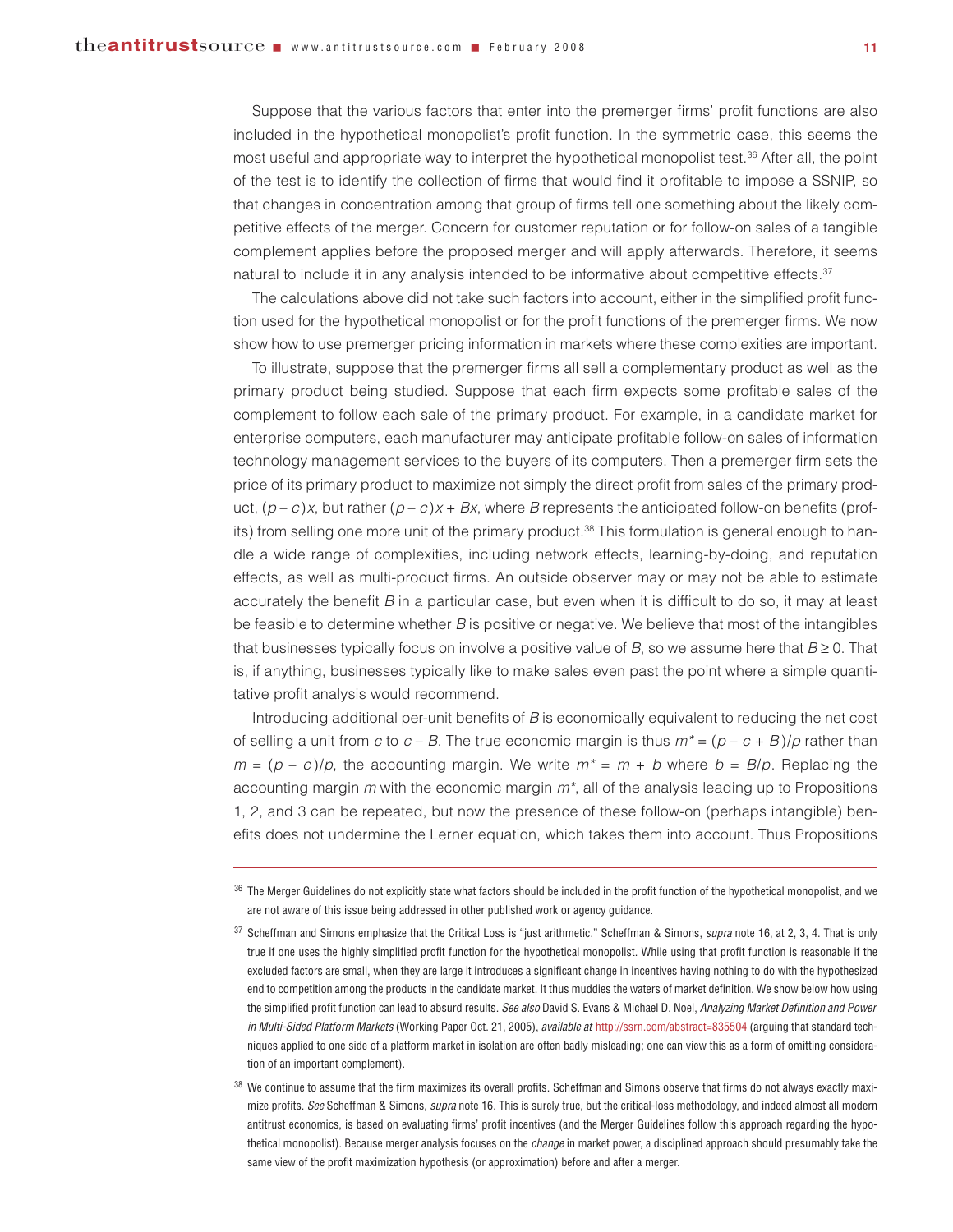1, 2, and 3 remain valid, replacing *m* with *m\** = *m* + *b*. For example, the condition in Proposition 2 becomes  $A^* \ge \frac{s}{m^* + s} = \frac{s}{m + b + s}$ *.*

$$
A^* \ge \frac{c}{m^* + s} = \frac{c}{m + b + s}.
$$

If one can reliably quantify *b* then one can use these formulae directly to diagnose antitrust markets in this more complex environment. In other cases, it will not be possible to quantify b and thus calculate *m\**. However, if *B* > 0 then *m\** > *m*, so if the conditions provided in Propositions 1, 2, and 3 hold using the accounting margin *m*, then they hold using *m\**, so one can all the more strongly conclude that the candidate group of products form a market.

*Proposition 4:* If each firm receives some additional benefit from selling its primary product, and if these benefits are not included in the accounting margin *m*, then if the conditions in Propositions 1, 2, and 3 hold using that accounting margin, the candidate group of products must form a market under break-even analysis, so long as these benefits also are included in the profits of the hypothetical monopolist.

We now address the possibility that  $B < 0$ , i.e., that each firm incurs some cost, not measured in the accounting margin, when it sells one more unit of the primary product. This possibility arises if the primary product cannibalizes sales from substitute products owned by each firm that are not in the candidate market.<sup>39</sup> In this situation, the tests in Propositions 1, 2, and 3 can incorrectly report that a candidate group of products is a market: the true economic margin is lower than the accounting margin, so the elasticity of demand for each product is higher than would be inferred from the Lerner Equation using the accounting margin, leading to a larger Actual Loss. One way to analyze that situation is to perform Critical Loss Analysis on a broader group of products including those substitute products.<sup>40</sup> Alternatively, if the cannibalization effect can be measured, one can use the (lower) true economic margin instead of the accounting margin in Propositions 1, 2, and 3.

While we think it makes sense to include *B* in principle in the hypothetical monopolist's profit function in the symmetric case, one might read the Merger Guidelines not to do so. Surprisingly, the issue does not seem to have attracted explicit discussion. We do not take a strong general position here, but simply observe that omitting a substantial *B* can be expected to lead to market definitions that may be uninformative or misleading.41

The fundamental idea of market definition for merger analysis in unilateral effects cases is to provide a simple preliminary gauge of the extent to which a merger's removal of competition between the merging firms' products will threaten competition. To do so, it asks how important that competition is in restraining prices, premerger. It seems strikingly uninformative to observe, for instance, that if, instead of removing that competition, one severed each product's link to an important complement that is present premerger and will be present postmerger, then prices would rise substantially. But this is all the hypothetical monopolist test would be telling us if we stripped the hypothetical monopolist of premerger firms' concerns for their complements: in fact, if *b* > *s*, one would find single-product markets.<sup>42</sup>

<sup>39</sup> Moresi et al. focus attention on this particular case. *See* Moresi, Salop & Woodbury, *supra* note 7.

<sup>&</sup>lt;sup>40</sup> Strictly speaking, doing this might not adhere to the algorithm in the Merger Guidelines for adding products in the order of "next-closest substitutes," and "generally" stopping with the smallest group of products that forms a market. In practice, this algorithm is rarely followed slavishly, in part because the information necessary to do so is typically unavailable (and the "narrowest-market principle" can be misleading).

<sup>41</sup> *See also* Evans & Noel, *supra* note 37.

 $42$  In general, with  $B > 0$ , the Appendix shows that the hypothetical monopolist test systematically leads to narrower markets if the hypothetical monopolist's profits do not include *B* than if they do.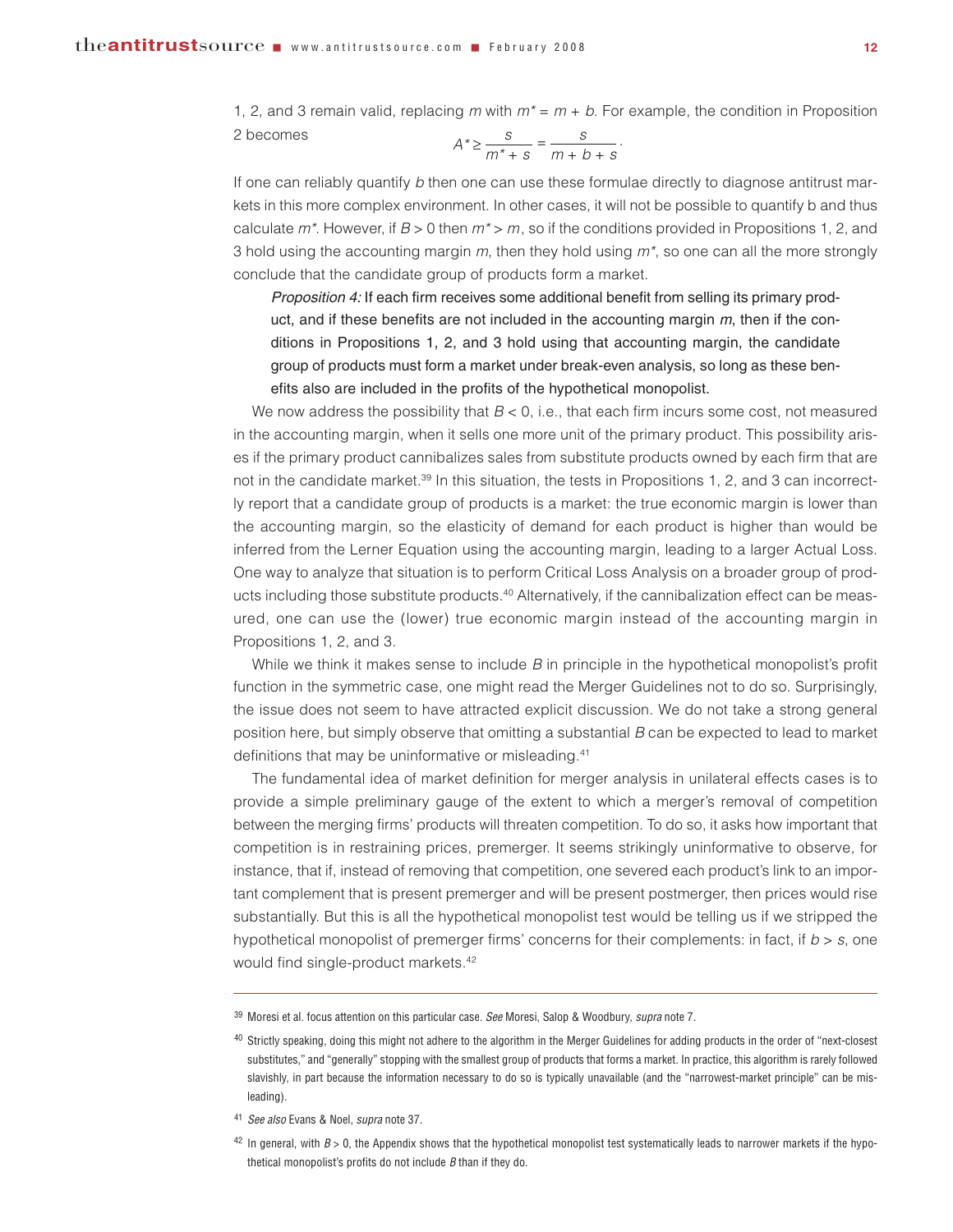#### **5. Conflicting Evidence**

Because market definition is often central in antitrust litigation, courts and agencies are often confronted with conflicting Critical Loss analyses. We offer some suggestions for using revealed preference analysis to help confront such conflicting economic evidence.

Suppose that a SSNIP of 5 percent will be used and that there is no dispute that the accounting margin is 45 percent.43 If there are no significant intangible benefits, these values for *m* and *s* imply that the Critical Loss is 10 percent. Suppose, however, that the opposing experts disagree over the Actual Loss to be expected if a hypothetical monopolist over the government's proposed market were to impose a SSNIP.

Professor A, the government's economic expert, performs a study finding that the Actual Loss would be only 8.3 percent. Because this is less than the Critical Loss of 10 percent, she finds that the government's proposed market is indeed a market.

Professor B, the expert for the merging parties, performs a different study concluding that the Actual Loss would be *L* = 15%. Because this exceeds the Critical Loss of 10 percent, he testifies that the government's proposed market is not a market.

Can we help the judge assess the reliability of the conflicting estimates?

If neither study used revealed-preference methods, one can ask what each would imply for the Residual Aggregate Diversion Ratio, *A\**. To do so, we ask what loss of sales an individual product would experience if it unilaterally raised its price by the 5 percent SSNIP. Given the margin of 45 percent, the Lerner equation suggests an elasticity of residual demand of 1/.45, or 2.2. With linear demand, the loss of sales from a 5 percent price increase would be 2.2 times 5 percent, or 11 percent. This is less than the 15% Actual Loss estimated by Professor B, the defense expert. While the Actual Loss for the single producer is greater than the Critical Loss, how can the Actual Loss for the hypothetical monopolist be *more* than the loss for a single product?

As Section 3 discussed, Professor B could defend his *L* = 15% estimate of Actual Loss by arguing that demand is more sensitive to price increases than price decreases. With such demand asymmetry, the Lerner equation for premerger firms gives an estimate of Actual Loss for the hypothetical monopolist of  $L = (1 + k)(1 - A<sup>*</sup>)(s/m)$ . Since  $s/m = 0.11$ , Professor B's estimate that  $L = 0.15$  implies that

$$
(1 + k)(1 - A^*) = \frac{0.15}{0.11} = 1.36, \text{ or } k = \frac{1.36}{1 - A^*} - 1,
$$

so *k* > .36 (so long as *A\** is positive). While *k* might be this large, as discussed in Section 3, we would recommend further probing of Professor B's Actual Loss estimate, since it implies such a sharply curved (or kinked) residual demand curve.

Defense expert Professor B might alternatively point out that many factors other than accounting profits enter into firms' premerger pricing decisions. Our analysis in Section 4 implies that this

<sup>43</sup> Since *m* is important in Critical Loss Analysis, one might expect it to be controversial, as it typically is in predatory pricing cases. If Actual Loss is estimated separately, then estimates of *m* are used only in calculating Critical Loss, where a higher estimate of *m* lowers estimated Critical Loss and thus tends to lead to broader markets. Typically one would then expect to see the government arguing for lower m and the merging firms for higher *m*, although it is not always the case that broader markets assuage competitive concerns. If, on the other hand, Actual Loss is estimated from revealed preference, then a higher estimated *m* reduces the estimates of both Critical Loss and Actual Loss; as it turns out (see Propositions 1 to 3) a higher estimate of *m* tends on balance to lead to narrower markets. Strictly, the relevant cost concept is average incremental cost over the demand increment concerned. Average incremental cost is, by definition, equal to the average value of marginal cost. In practice it is often approximated by accounting-based measures of average variable cost (see, e.g., Harris & Veljanovski, *supra* note 4, at 214), although this approximation is not always reliable. One can view some of the analysis in this section as also offering insights into the effects of simply over- or under-estimating gross margins.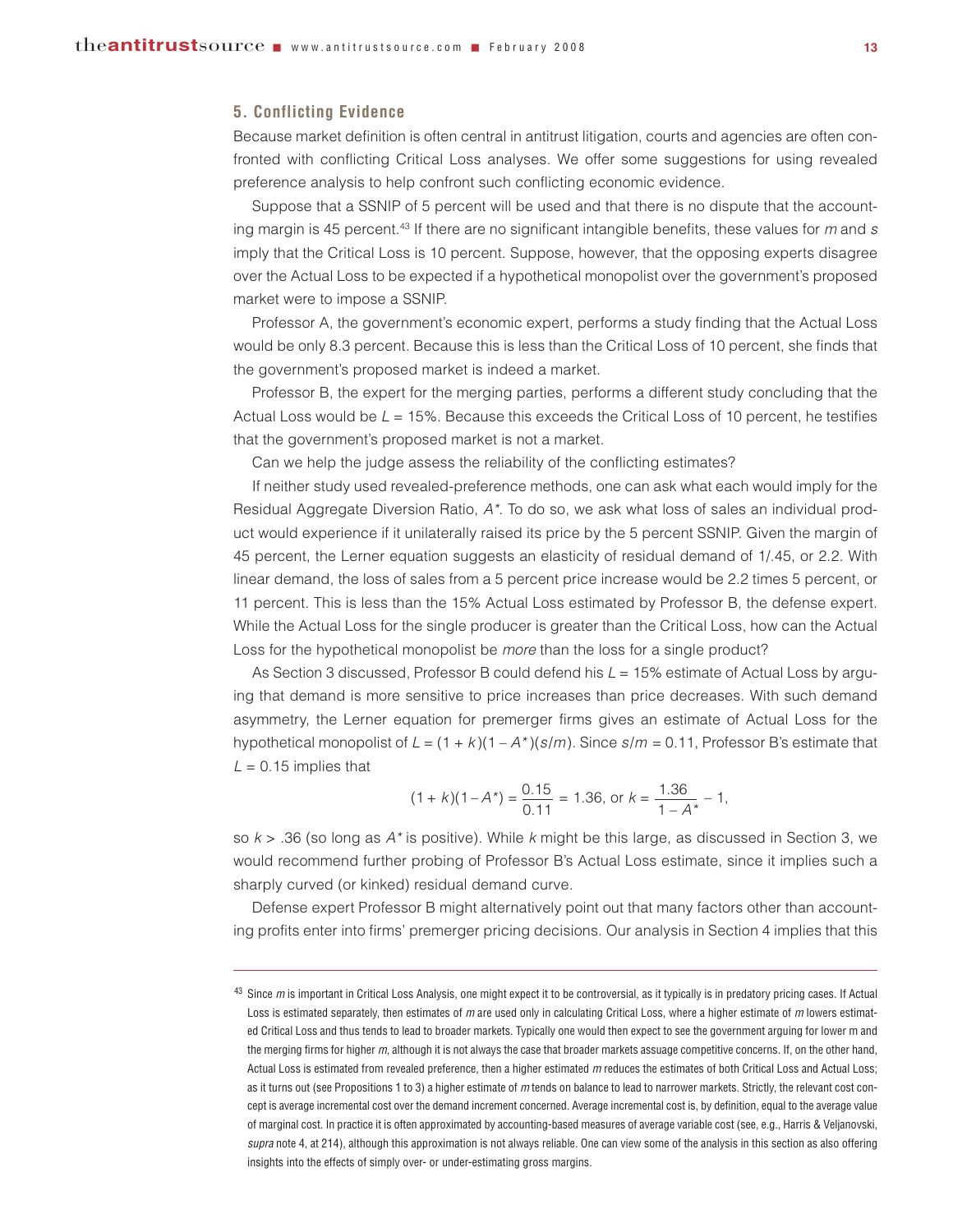is not a good answer if  $b > 0$ , as we expect will normally be the case. For then the true economic margin exceeds the accounting margin of 45 percent, so the Lerner equation indicates that the elasticity of demand facing any given product is *lower* than the previous estimate of 2.2. For example, if selling one more unit generates intangible benefits valued at 5 percent of the price, so  $b = 5\%$ , then the economic margin is  $m^* = m + b = 45\% + 5\%$ , so the Lerner equation implies that the elasticity of demand facing any one product is 2.0. Therefore, the loss of sales for a single product following a unilateral SSNIP will be 10 percent, which casts even more doubt on Professor B's Actual Loss estimate of *L* = 15%. Thus a challenge to the use of the Lerner Equation here must involve either a claim that premerger firms were pricing *above* their profit-maximizing level (and our use of residual demand implies that this would not be simply a result of oligopoly interdependence), or face important intangibles discouraging additional sales, or else a radical challenge to the use of the profit maximization methodology.

With the numbers given above, government expert Professor A's estimate that  $L = 8.3\%$  is easily calculated to be consistent with an Aggregate Diversion Ratio of 25 percent if *k* is zero. Specifically, recall that the Lerner equation applied to a 45 percent gross margin implies a product-level residual demand elasticity of 2.2. If *A\** = 0.25 then the predicted demand elasticity for the hypothetical monopolist is (1 – 0.25)  $\times$  2.2 = 1.65, so that a 5 percent SSNIP would lead to an Actual Loss of 1.65  $\times$  5% = 8.3%. The court could ask whether this 25 percent estimate for  $A^*$  is consistent with the evidence.<sup>44</sup>

Another possibility is that one of the experts relied on the revealed-preference method. Suppose for instance that the government's expert, Professor A, put less weight on marketing and econometric studies of demand but conducted a study of demand substitution patterns in response to price changes initiated by one product. Her study yielded an estimate *A\** = 0.25, and she testified that this was her primary basis for her *L* = 8.3% estimate. In this case, obviously, consistency with *A\** is not an issue. Now the two experts have arrived at their conflicting estimates of *L* via more fundamentally differing paths. Professor A estimated *A\**, inferred *L*, and found that the inferred estimate of *L* was less than the Critical Loss. Professor B estimated *L* to be greater than the Critical Loss. They embody the two bullet points in Section 1.B.

In this situation, we hope the court would recognize and confront the tension between the two approaches. Naturally, the court will want to assess the quality of the evidence underlying the estimate of  $A^*$  = 25% by the government's expert and the estimate of the Actual Loss of  $L = 15\%$  by the expert for the merging parties.

The court may be tempted to give greater weight to the separate "direct" estimate of *L* than to the indirect estimate of Actual Loss based on an estimate of *A\** combined with use of the Lerner Equation. However, we believe such an approach would not be justified, for three reasons. First, the version of the Lerner Equation developed in this paper is very general and flexible, allowing for oligopolistic interactions, for curvature of demand, and for many other factors to enter into firms' pricing decisions. Rejecting this version of the Lerner Equation is tantamount to rejecting the whole profit-maximization methodology that underlies the Merger Guidelines and indeed much if not all of antitrust economics as currently practiced. Second, as noted above, it may well be possible to obtain a more reliable estimate of *A\** than of *L* based on documentary evidence, because *A\** relates more closely to questions that the suppliers actually face in the real, premerger world. Third, since Critical Loss Analysis involves comparing two estimated quantities (the Critical and

<sup>44</sup> The court also can ask what value of *k* would bring the estimate of *A\** in line with the other evidence.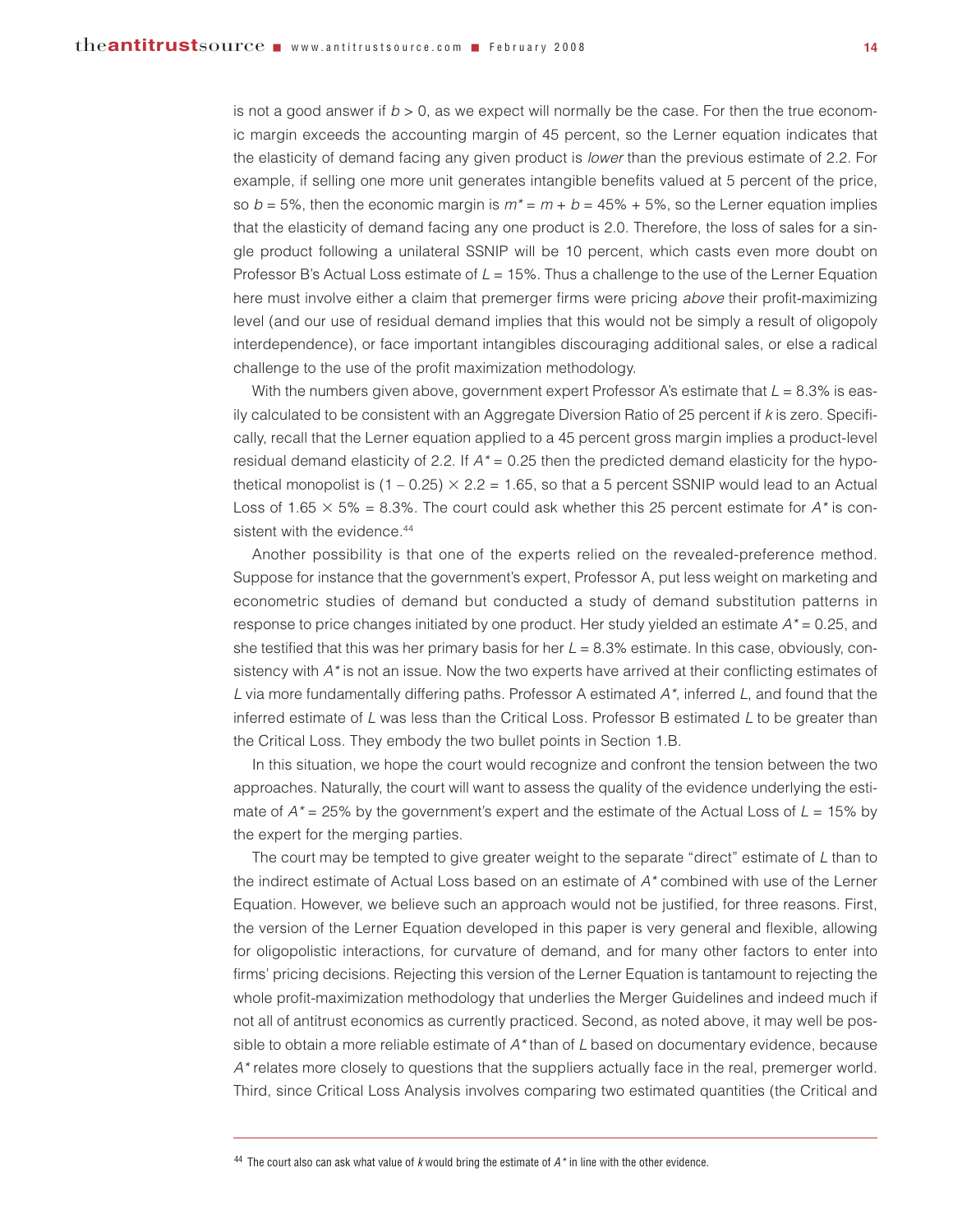Actual Losses), its accuracy depends in potentially complex ways on the accuracy of the two estimates. In particular, if a method errs in the same direction in its estimation of each quantity, it may be more robust and accurate than another method whose errors are less correlated. Further work on this issue could prove helpful.

#### **6. Break-Even and Profit-Maximizing Tests**

As we noted in the previous paragraph, the assumption of profit maximization permeates much, if not all, of antitrust economics as currently practiced. The break-even version of Critical Loss Analysis we have explored so far does not analyze what a hypothetical monopolist would find *most* profitable, but only asks which of two pricing patterns it would find *more* profitable. In doing so, it departs not only from usual economic and antitrust methodology, but also from the Merger Guidelines themselves. Such a departure is somewhat built into an approach of separate estimation of Critical and Actual Losses, but is avoidable if one is willing to take as a working approximation that demand is roughly linear or to use another functional form for demand. Thus, we can modify our Propositions 1 through 4 to work with the profit-maximizing version of the SSNIP test called for in the Merger Guidelines.

*A. Relationship Between the Two Tests.* The Appendix provides mild conditions such that if the profit-maximizing response to hypothetical monopolization is to impose at least a SSNIP, then a SSNIP is more profitable than the status quo.<sup>45</sup> Intuitively, if a SSNIP is a partial move toward profit maximization (from the status quo) then it will likely yield some increase in profit. However, even when these conditions are met, the converse need not hold, and no reasonable conditions suggest themselves under which one could make that inference. Thus, for a given size of SSNIP, the break-even test is easier to satisfy, and will tend to suggest narrower markets.

Further work is needed to learn more about which of the two tests is more robust, i.e., less sensitive to errors in the measurement of the Actual Loss, the Residual Aggregate Diversion Ratio, the curvature of the residual demand curve, and the premerger margins.

*B. Linear Demand: Modifying Propositions 1 and 2.* Recall that Propositions 1 and 2 assumed linear (residual) demand. The Appendix shows that for a firm—including a hypothetical monopolist with constant marginal cost and linear (residual) demand, the profit-maximizing price change from any status quo is just half the break-even change. Thus, as Katz and Shapiro noted,<sup>46</sup> it is profitmaximizing to impose (at least) a SSNIP *s* if and only if a price increase of 2*s* is more profitable than the status quo. As a result, we can readily modify Propositions 1 and 2 as follows:

*Proposition 1A (Katz-Shapiro-O'Brien-Wickelgren):* If each firm owns a single product and prices to maximize its profits taking as given all other prices, and if demand for each product is linear in price for small price changes from the premerger price, then a symmetric group of products forms a market under profit-maximizing analysis if and only if

$$
A>\frac{2s}{m+2s}.
$$

<sup>46</sup> *See* Katz & Shapiro, *supra* note 12.

<sup>45</sup> These conditions will often be met, but not always. Discussing the *Sungard* case, Katz notes that they would not be met if a substantial number of customers would switch in response to a 5 percent SSNIP, making it unprofitable, but few additional customers would switch in response to a considerably larger price increase, making the latter profit-maximizing. *See* Katz, *supra* note 4. He also suggests that even if *in fact* a 5 percent SSNIP would be profitable, it might be easier to *prove* that a larger price increase would be profitable.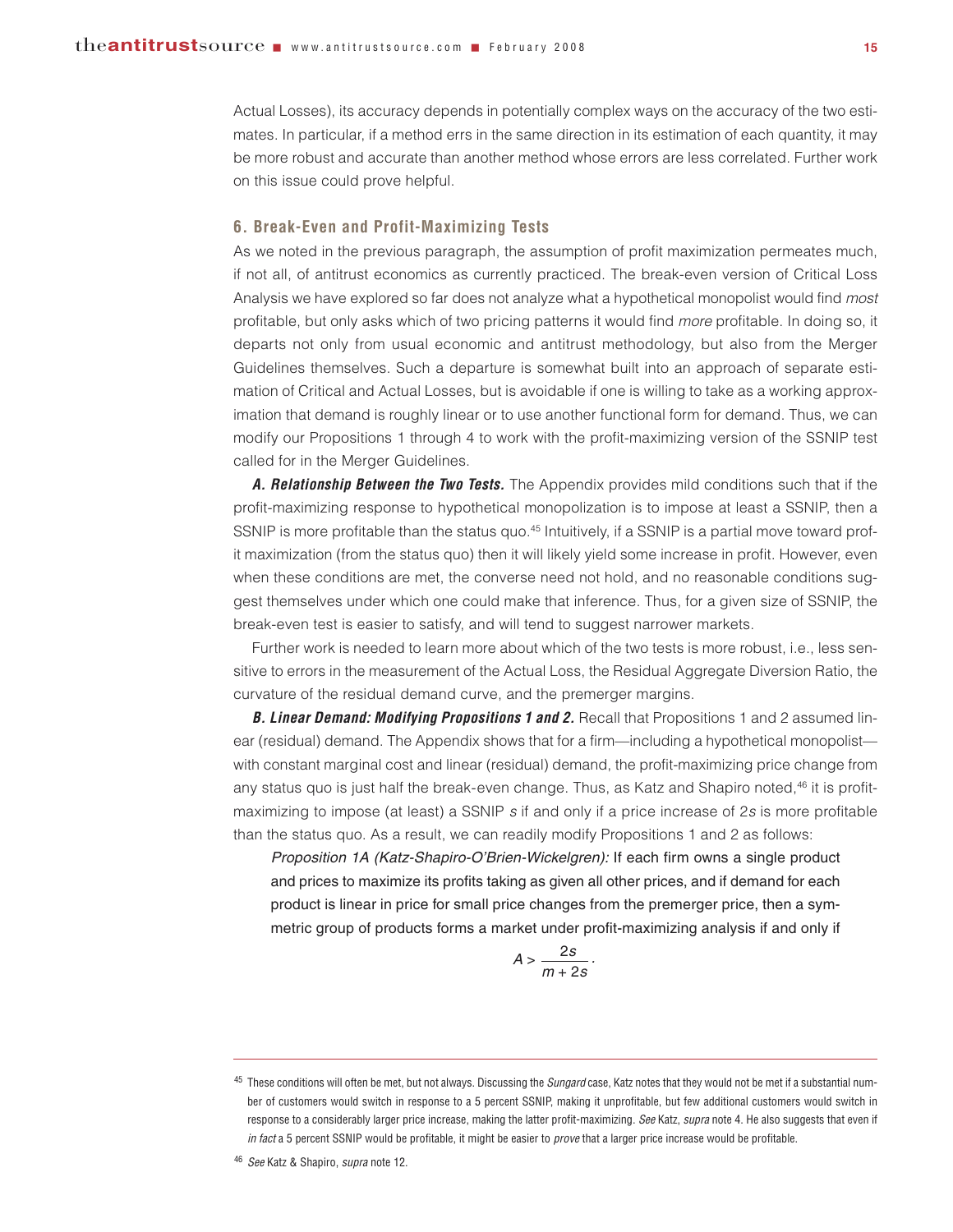*Proposition 2A:* If each firm owns a single product and prices to maximize its profits accounting for price responses by other firms in the candidate market, and if demand for each product is linear in price for small price changes starting from the premerger price, then a symmetric group of products forms a market under profit-maximizing analysis if

$$
A^*\!\geq\frac{2s}{m+2s}\,,
$$

but may do so even if that condition fails to hold.

The logic underlying Proposition 4 carries over to the profit-maximizing version of the SSNIP test, so we have

*Proposition 4A:* If each firm receives some additional benefit from selling its primary product, and if these benefits are not included in the accounting margin *m*, then if the conditions in Propositions 1A and 2A hold using that accounting margin, the candidate group of products must form a market under profit-maximizing analysis, so long as these benefits also are included in the profits of the hypothetical monopolist. *C. Demand More Sensitive to Price Increases: Modifying Proposition 3.* If demand is more sensitive to price increases than price decreases, the profit-maximizing analysis is significantly more complex than the break-even analysis. The profit-maximizing price increase depends upon the precise shape of the demand curve at prices above the premerger price. Our companion paper explores how the rate at which cost changes are passed through into price changes features in this analysis and develops tests for market definition with non-linear demand using the profit-maximizing SSNIP test in the Merger Guidelines.<sup>47</sup> *Our overall message is that the complexities sometimes thought to undermine inferences based on premerger margins need not* 

#### **Conclusion**

*do so.* 

We have developed new and improved tools for using premerger pricing information in Critical Loss Analysis to help define markets under the Merger Guidelines. Our overall message is that the complexities sometimes thought to undermine inferences based on premerger margins need not do so. We have explored three such complexities: various modes of oligopolistic interaction; greater sensitivity of demand to price increases vs. price decreases; and various complementarities and business intangibles that enter into firms' profits. We have provided two versions of our results: the analysis that applies to the breakeven version of Critical Loss Analysis that is used regularly in merger litigation, and one that applies to the profit-maximizing version of the SSNIP test actually called for in the Merger Guidelines.

In Section 2, we extended the analysis to cases in which it is important to account for the possibility that oligopolists respond to one another's price initiatives. Katz and Shapiro<sup>48</sup> discussed this but we take the analysis further here. Proposition 2 shows that the natural generalization of Propositions 1 to dynamic oligopolistic conduct continues to provide sufficient conditions for a group of products to form a market.

In Section 3, we extended Proposition 2 to allow for the possibility that residual demand is more sensitive to price increases than to price decreases. We calculated how much asymmetry in the price sensitivity of residual demand must be present for a group of products *not* to form a market. This result, Proposition 3, relies only on Critical Loss arithmetic and the standard assumption

<sup>47</sup> *See* Farrell & Shapiro, *supra* note 8.

<sup>48</sup> Katz & Shapiro, *supra* note 12.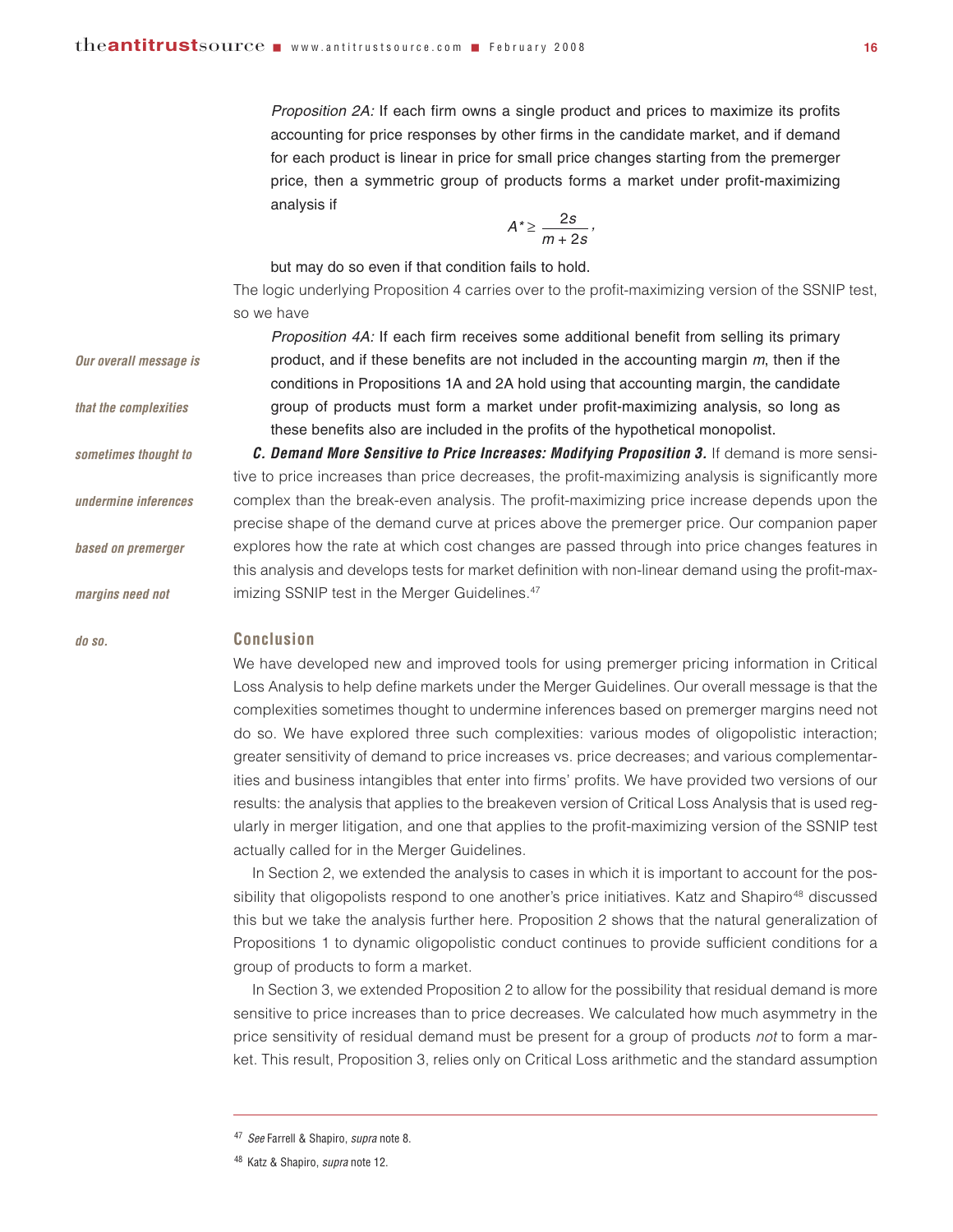*If an expert estimates*

*an Actual Loss for* 

*monopolist implying*

*that premerger firms*

*were failing to* 

*maximize profits* 

*premerger, that result*

*should be explicitly*

*acknowledged and*

*some skepticism*

*applied. Unfortunately,*

*this does not appear* 

*to have happened in*

**Whole Foods***.*

*a hypothetical* 

that the premerger price of each product in the candidate market was set to maximize the profits from that product. So far as we are aware, no such general condition has previously been available. We suggest that the agencies and the courts should require convincing evidence before accepting claims that residual demand is much more sensitive to price increases than to price decreases. If an expert estimates an Actual Loss for a hypothetical monopolist implying that premerger firms were failing to maximize profits premerger, that result should be explicitly acknowledged and some skepticism applied. Unfortunately, this does not appear to have happened in *Whole Foods*.

In Section 4, we asked how different approaches fare when business considerations omitted from the simplified profit function substantially affect premerger (and likely postmerger) pricing. We showed that when intangibles like customer goodwill favor low prices, as we would typically expect, the conditions in Propositions 1, 2, and 3, calculated using accounting margins, remain sufficient for a candidate group of products to form a market so long as the profits of the hypothetical monopolist also include these same intangible factors. This is a major generalization of previous results. Section 6 extends the results to a profit-maximizing SSNIP.

Larger premerger margins imply a lower Critical Loss but also, by revealed preference, strongly suggest a lower value of Actual Loss. Using the revealed-preference approach, larger premerger margins on balance suggest narrower markets, in contrast to what is suggested if one estimates Actual Loss separately. This lesson can be seen in Propositions 1, 2, and 3, which show that a smaller degree of competition among the products in a candidate market (as measured by the Aggregate Diversion Ratio) is sufficient for these products to form a market if the premerger margin is larger. Intuitively, larger premerger margins magnify the cannibalization effect, making it more profitable for the hypothetical monopolist to impose a SSNIP. Another lesson is that markets are narrower, the smaller is the SSNIP used. Section 5 illustrates how the analysis here can be used to test the market definition claims of opposing experts.

Some of our analysis is fairly simple, some not. But where it gets complicated, it does so because it is dealing with complicated reality. One can undertake Critical Loss Analysis in a seemingly simpler manner, but only by ignoring key revealed-preference information and stripping the hypothetical monopolist of key business concerns shared by pre- and post-merger actual firms, thus depleting the market definition exercise of both reliability and relevance.

Even with the new and improved tests developed here and in our companion paper,<sup>49</sup> the whole market definition exercise has some serious drawbacks. We argue in ongoing work<sup>50</sup> that an alternative approach can be used instead of the market definition and market concentration methodology in cases where the primary concern is unilateral anticompetitive effects. We argue that this alternative approach offers a simple and intuitive formulation of unilateral effects that is far more transparent and robust than traditional merger simulation and encourages the integration of marginal-cost efficiencies at an early stage in the analysis.  $\bullet$ 

<sup>49</sup> *See id.*

<sup>50</sup> *See supra* note 5.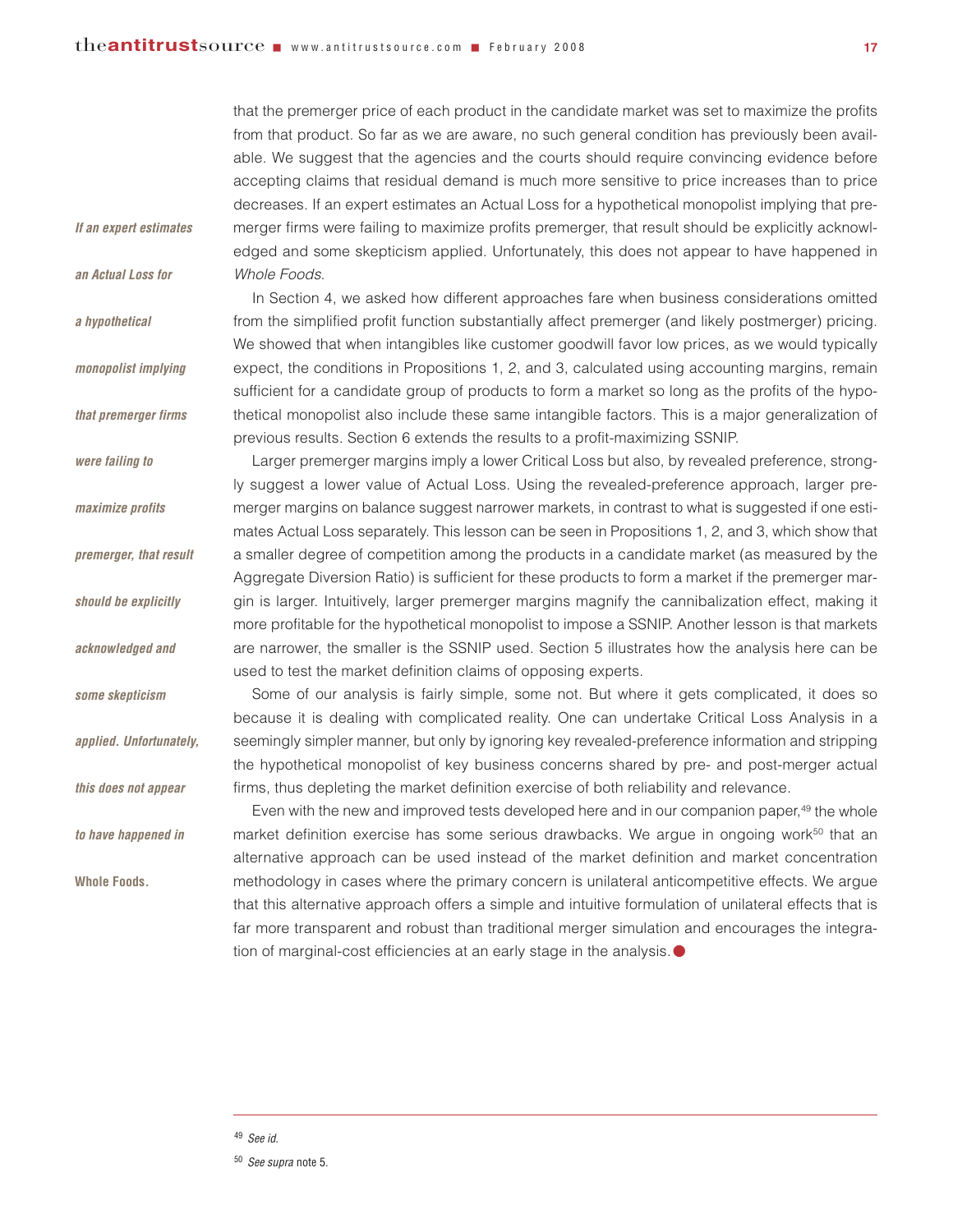### **Appendix**

#### **Critical Loss Calculation**

If the hypothetical monopolist would lose sales of *Z* units, then the SSNIP increases the (simplified) profits of the hypothetical monopolist if and only if  $(p + sp - c)(X - Z) > (p - c)X$ , i.e., if the profits earned on the remaining sales at the higher price exceed those earned on the initial sales at the lower price. This expression can be rewritten as  $Z/X < s/(m+s)$ .

#### **Proof of Proposition 1**

Let the (point) elasticity of demand facing a single product be given by  $\varepsilon$ . By the Lerner Equation,  $\varepsilon = 1/m$ . If a single firm raises the price of its product by a SSNIP, and if the demand for its product is linear over this range in prices, the percentage decrease in its sales will be equal to the percentage increase in price, *s*, times the elasticity, <sup>ε</sup> . Therefore, its percentage loss of sales will be  $\varepsilon s$ , which equals  $s/m$ .

 Now consider the hypothetical monopolist that imposes a uniform SSNIP on all of the products in the candidate market. The hypothetical monopolist will recapture a fraction *A* of the sales lost by any one product when its price is raised, since those lost sales will be diverted to products owned by the hypothetical monopolist. Therefore, Actual Loss for the hypothetical monopolist, measured as a percentage of initial sales, will be  $(1 - A)\varepsilon_s$  which equals  $(1 - A)\varepsilon/m$ . The products

form a market if and only if this expression is less than the Critical Loss of  $s/(m+s)$ . This simplifies to  $A \ge s/(m+s)$ , proving Proposition 1.

 This proof relies on the assumption of linear demand. We used linear demand to conclude that the single firm's loss in sales will be  $\varepsilon_s$ , an expression that is linear in the price increase. If demand is convex, the loss of sales will be smaller and the condition in Proposition 1 will be sufficient but not necessary for the products to form a market. Concave demand is studied in Proposition 2.

 The proof also relied on the assumption that the Aggregate Diversion Ratio is constant over the relevant range of prices (between premerger prices and the prices after the SSNIP). We used this assumption when we stated that the Actual Loss for the hypothetical monopolist imposing a uniform SSNIP will be  $(1 - A)\varepsilon s$ . One can think of the hypothetical monopolist as imposing the SSNIP on one product after another *seriatim*. The resulting recapture rate will be *A* if the Aggregate Diversion Ratio is the same for each individual price increase.

#### **Proof of Proposition 2**

We show here that the Actual Loss as a fraction of initial sales is at least  $(1 - A^*) / m$ .

We define  $\delta$  as the diversion ratio between any pair of products, i.e., the fraction of sales lost by one product when its price alone rises that are captured by the other product. We assume that all the diversion ratios are constant in the relevant range and that each firm's demand is linear in price over the relevant range. So we can write the unit sales of Product 1 as  $x_1 = \overline{x}_1 - (p_1 - \overline{p}_1) + \delta \sum_{j \neq 1} (p_j - \overline{p}_j)$  $x_1 = \overline{x}_1 - (p_1 - \overline{p}_1) + \delta$   $\sum (p_i - \overline{p}_1)$  $=\overline{x}_i-(p_i-\overline{p}_i)+\delta\sum_{j\neq 1}(p_j-\overline{p}_j)$ . The Aggregate Diversion Ratio is  $A=\delta(K-1)$  where there are *K* products. If

the prices of all products other than Product 1 are the same, we can write  $x_1 = \overline{x}_1 - (p_1 - \overline{p}_1) + A(p_2 - \overline{p}_2)$ . We also can write the change in output at the other firms when Product 1's price alone changes as

 $\sum_{j=2}^{n}$  =  $\overline{x}_{2}$  -  $(p_{2} - \overline{p}_{2}) + \delta(p_{1} - \overline{p}_{1}) + \delta \sum_{j\neq 1,2} (p_{j} - \overline{p}_{j})$  $x_2 = \overline{x}_2 - (p_2 - \overline{p}_2) + \delta(p_1 - \overline{p}_1) + \delta \sum (p_i - \overline{p}_1)$  $=\overline{x}_{2}-(p_{2}-\overline{p}_{2})+\delta(p_{1}-\overline{p}_{1})+\delta\sum_{j\neq 1,2}(p_{j}-\overline{p}_{j})$ . With symmetry among all of the other firms, this becomes

$$
x_2 = \overline{x}_2 + (p_2 - \overline{p}_2)[-1 + A - \delta] + \delta(p_1 - \overline{p}_1).
$$

Now we are ready to consider an arbitrary exogenous increase in  $p<sub>i</sub>$  and see how the outputs of all firms respond. Call  $p_1 = \overline{p}_1 + h$  and  $p_2 = \overline{p}_2 + \lambda h$  where this defines the matching rate  $\lambda \le 1$ . So, we get  $x_1 = \overline{x}_1 - h + A\lambda h$ . The loss of sales at Product 1 are  $\bar{x}_1 - x_1 = h(1 - \lambda A)$ , so the loss rate is  $g^* = 1 - \lambda A$ . The gain in sales at Product 2 is

 $x_2 - \overline{x}_3 = (p_2 - \overline{p}_2)[-1 + A - \delta] + \delta(p_1 - \overline{p}_1)$  which can be written as  $x_2 - \overline{x}_3 = \lambda h[-1 + A - \delta] + \delta h$ . The total gain in sales by all of the other firms thus equals  $X_{-1} - \overline{X}_{-1} = (K - 1) h \{ \lambda [-1 + A - \delta] + \delta \}.$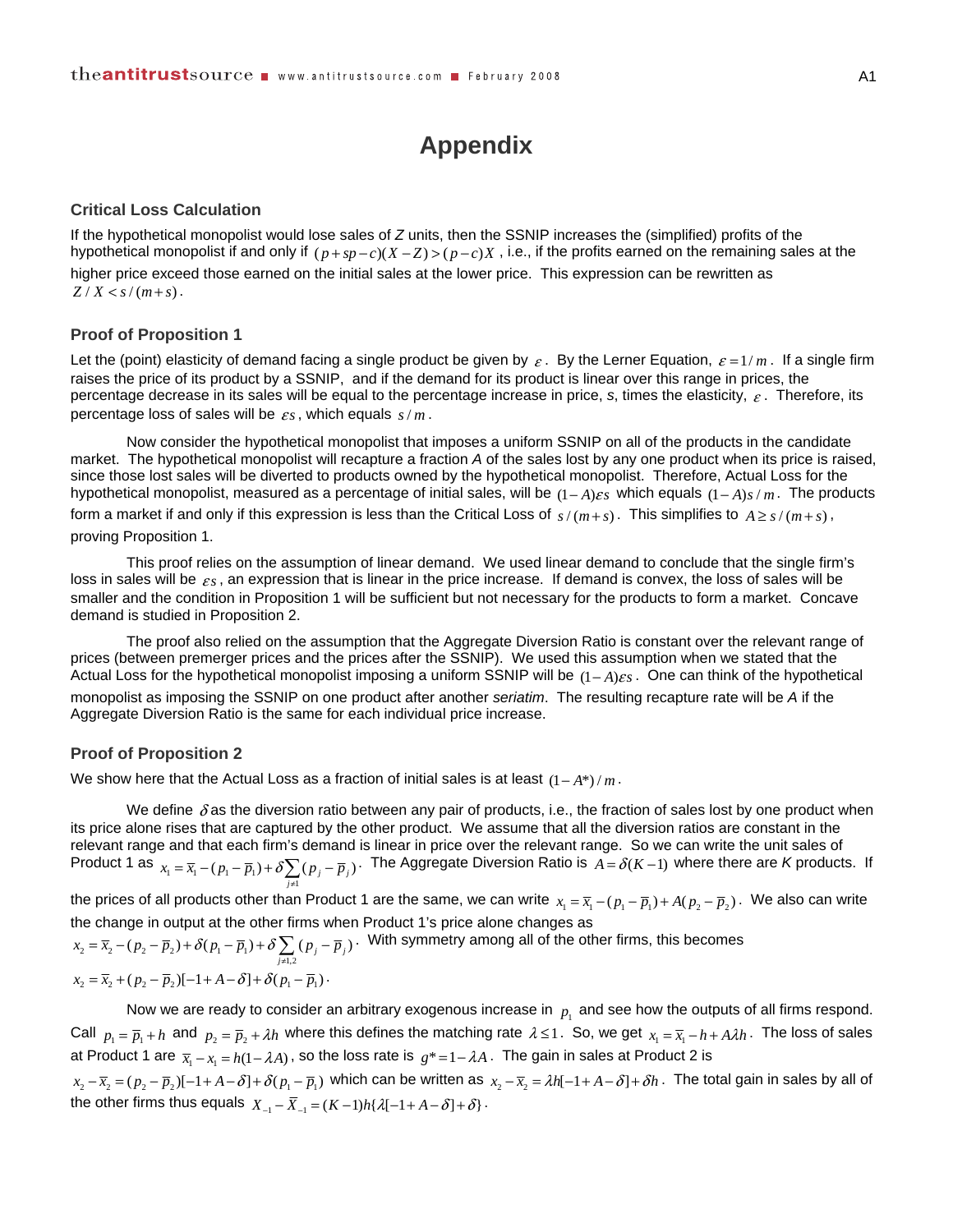The Residual Aggregate Diversion Ratio is defined as  $A^* = \frac{X_{-1} - X_{-1}}{X_{-1}}$  $A^* \equiv \frac{X_{-1} - \overline{X}_{-1}}{\overline{x}_1 - x_1} = (K - 1) \frac{\lambda [-1 + A - \delta]}{(1 - \lambda A)}$  $\lambda$ [-1+A- $\delta$ ]+ $\delta$  $\equiv \frac{X_{-1} - X_{-1}}{\overline{x}_1 - x_1}$  =  $(K-1) \frac{\lambda[-1 + A - \delta] + \delta}{(1 - \lambda A)}$ . Writing this in terms

of primitives gives  $A^* = (K-1) \frac{(\delta - \lambda) + \lambda \delta(K-2)}{1 - \lambda \delta(K-1)}$  $(\delta - \lambda) + \lambda \delta$  $=(K-1)\frac{(\delta-\lambda)+\lambda\delta(K-2)}{1-\lambda\delta(K-1)}$ . Note as a check that if  $\lambda = 0$  this does give back  $A^* = \delta(K-1) = A$ . Note also that with two firms,  $K = 2$ , we get  $A^* = \frac{\delta - \lambda}{1 - \lambda \delta}$ . We focus on the case where  $A^* > 0$  which is equivalent to  $\lambda(1 - \delta(K - 2)) < \delta$ .

 Next, we measure the Actual Loss for the hypothetical monopolist who raises prices of all products uniformly by an amount *h*. Product 1's lost sales are  $\bar{x}_i - x_i = h(1 - \delta(K - 1))$ , which equals  $h(1 - A)$ . Total lost sales are thus  $Kh(1 - \delta(K - 1))$ . Note that the hypothetical monopolist's proportional losses are the single firm loss rate (unity with our normalizations) times one minus the aggregate diversion ratio.

 Our method of using revealed-preference information requires that we compare the Actual Loss by the hypothetical monopolist with the loss that a single firm would incur given equilibrium matching by its rivals. We explore using the following *estimate* of the sales lost on each product by the hypothetical monopolist:  $(\bar{x}_i - x_i)(1 - A^*)$ . This is the loss of sales at Product 1 if it raises its price and others follow, which is  $h(1 - \lambda A)$  times  $1 - A^*$ .

Using this estimate, estimated total lost sales are  $K(\bar{x}_1 - x_1)(1 - A^*)$ . Using  $\bar{x}_1 - x_1 = h(1 - \lambda A)$  from above, this estimate equals  $Kh(1 - \lambda A)(1 - A^*)$ . Since  $A = \delta(K-1)$ , this estimate is  $Kh(1 - \lambda \delta(K-1))(1 - A^*)$ .

This will *over-estimate* lost sales if and only if  $Kh(1 - \lambda \delta(K-1))(1 - A^*) > Kh(1 - \delta(K-1))$ , which becomes  $[(1 - \lambda \delta(K-1))](1 - A^*) > 1 - \delta(K-1)$ . Expanding the left-hand side, this becomes  $1 - \lambda \delta(K-1) - [1 - \lambda \delta(K-1)]A^* > 1 - \delta(K-1)$ or  $(K-1)\delta(1-\lambda) > A^* [1 - \lambda \delta(K-1)]$ . This is the same as  $\delta(1-\lambda) > \frac{A^* [1 - \lambda \delta(K-1)]}{K-1}$  $\delta(1-\lambda) > \frac{A^*[1-\lambda\delta(K-1)]}{K-1}$ . Substituting for the right-hand side using the definition of  $A^*$ , this becomes  $\delta(1-\lambda) > (\delta-\lambda) + \lambda \delta(K-2)$ . Simplifying, this becomes  $1-\delta(K-1) > 0$ , i.e.,  $\delta(K-1)$  < 1: the Aggregate Diversion Ratio is less than unity.

 Since we will over-estimate the lost sales by the hypothetical monopolist, if we find that the hypothetical monopolist earns greater profits by imposing the price increase than at the status quo, this comparison will certainly hold using the Actual Losses, which are lower than the estimated losses. Summarizing gives Proposition 3, a sufficient (but not necessary) condition for a group of products to form a market using the breakeven Critical Loss test.

#### **Proof of Proposition 3**

The asymmetry parameter *k* is defined so that the proportionate losses facing a single product that raises its price by a SSNIP are  $(1 + k)(s/m)$ , where *s* is the chosen SSNIP (thus in general k will depend on the choice of SSNIP) and the (point) elasticity of demand facing the product is (by the Lerner equation) 1/ *m*. With this definition, the proportional loss of demand for the hypothetical monopolist following a SSNIP is  $(1 - A^*)(1 + k)(s/m)$ . Thus the Actual Loss is less than the Critical Loss if and only if  $(1 - A^*)(1 + k)(s/m) \le s/(m+s)$ . Solving for *A* gives

$$
A^* \ge \frac{\frac{s}{m+s} + k}{1+k}.
$$

With  $k = 0$  this simplifies to  $A^* \ge s / (m+s)$  as in Proposition 2. The larger is k, the higher must be the Aggregate Diversion Ratio for the products to form a market.

To illustrate, with  $s = .05$  and  $m = 0.45$ ,  $s/(m+s) = .05/(0.45 + .05) = 0.1$ , so a group of products forms a market if and only if  $A^* \geq (0.1 + k)/(1 + k)$ . As noted above, for  $k = 0$ , the test is  $A^* \geq 0.1$ . For  $k = 0.1$ , i.e., losses from price increases are 110% of corresponding gains from price decreases, the test becomes roughly  $A^* \ge 0.18$ . For  $k = 0.2$ , i.e., losses from price increases are 120% of corresponding gains from price decreases, the test becomes  $A^* \geq 0.25$ .

We can solve the above expression for  $k$  to calculate the critical asymmetry ratio,  $k_{\text{max}}$ , i.e., the minimum amount of asymmetry that would be necessary to lead to a different conclusion: